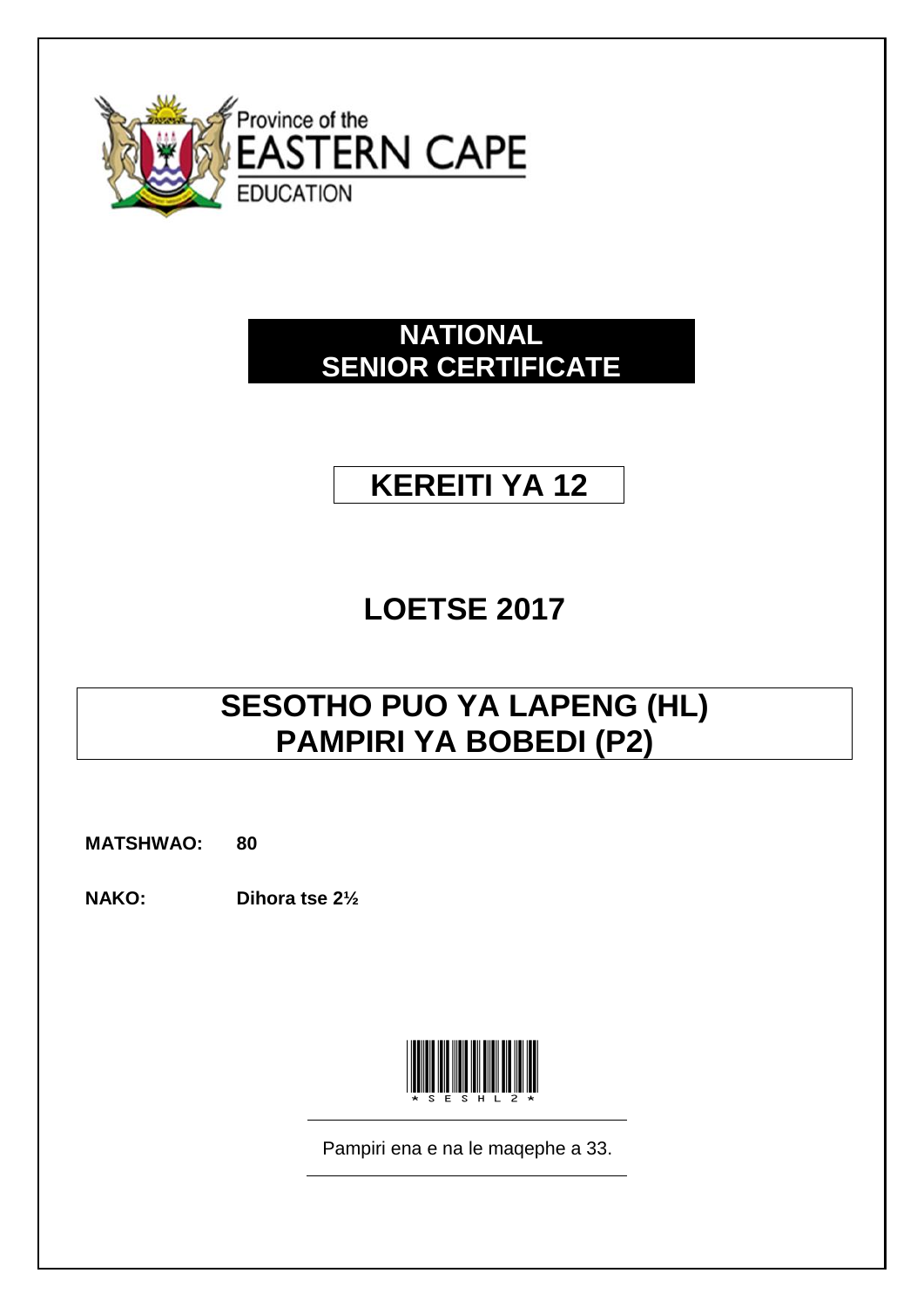# **DITAELO LE DIKELETSO HO MOHLAHLOBUWA**

- 1. Bala ditaelo tsena ka hloko pele o qala ho araba dipotso.
- 2. O se ke wa latella ho bala pampiri yohle. Tadima pele papetla ya dikahare leqepheng le latelang lena, mme o tshwaye dinomoro tsa dipotso, tse botsitsweng dibukeng tseo o ithutileng tsona selemong sena. Ha o entse sena, bala dipotso tseo mme ebe o kgetha tseo o ratang ho di araba.
- 3. Pampiri ena e arotswe DIKAROLO tse THARO:

KAROLO YA A: Dithothokiso (30) KAROLO YA B: Padi/Novele (25) KAROLO YA C: Tshwantshiso/Terama (25)

4. Araba dipotso tse HLANO kaofela: Tse THARO (3) KAROLONG YA A, E LE NNGWE (1) KAROLONG YA B, E LE NNGWE (1) KAROLONG YA C ka mokgwa ona:

KAROLONG YA A: DITHOTHOKISO Dithothokiso tseo o di rutilweng — Araba dipotso tse PEDI. Dithothokiso tseo o sa di rutwang — O tlameha ho araba potso ena.

KAROLONG YA B: PADI/ SENGOLWA SA BOHOLOHOLO Araba potso E LE NNGWE: Padi kapa Sengolwa sa boholoholo KAROLONG YA C: TSHWANTSHISO/ TERAMA Araba potso E LE NNGWE

- 5. KGETHO YA DIPOTSO KAROLONG YA B (PADI) kapa SENGOLWA SA BOHOLOHOLO LE YA C (TSHWANTSHISO/TERAMA)
	- Araba dipotso tsa padi/ ya sengolwa sa boholoholo le tshwantshiso/terama tseo o ithutileng tsona FEELA.
	- Araba potso E LE NNGWE E TELELE le E LE NNGWE ya dipotso TSE KGUTSHWANE. Haeba o araba potso e telele KAROLONG YA B, o lokela ho araba potso e kgutshwane KAROLONG YA C. Sebedisa lenanennetefatso le hlahisitsweng leqepheng la 5 ho o thusa ho etsa kgetho ya hao.
- 6. BOLELELE BA DIKARABO
	- Potso e telele ya Dithothokiso e lokela ho arajwa ka mantswe a ka bang 250−300.
	- Potso e telele ya Padi/ya sengolwa sa Boholoholo le Tshwantshiso/Terama e lokela ho arajwa ka mantswe a 400−450.
	- Bolelele ba dikarabo tsa dipotso tse kgutshwane bo tla laolwa ke kabo ya matshwao. Tsepama potsong mme o se ke wa tswa lekoteng.
- 7. Latela ditaelo tse hlahang qalong ya KAROLO ka NNGWE ka hloko.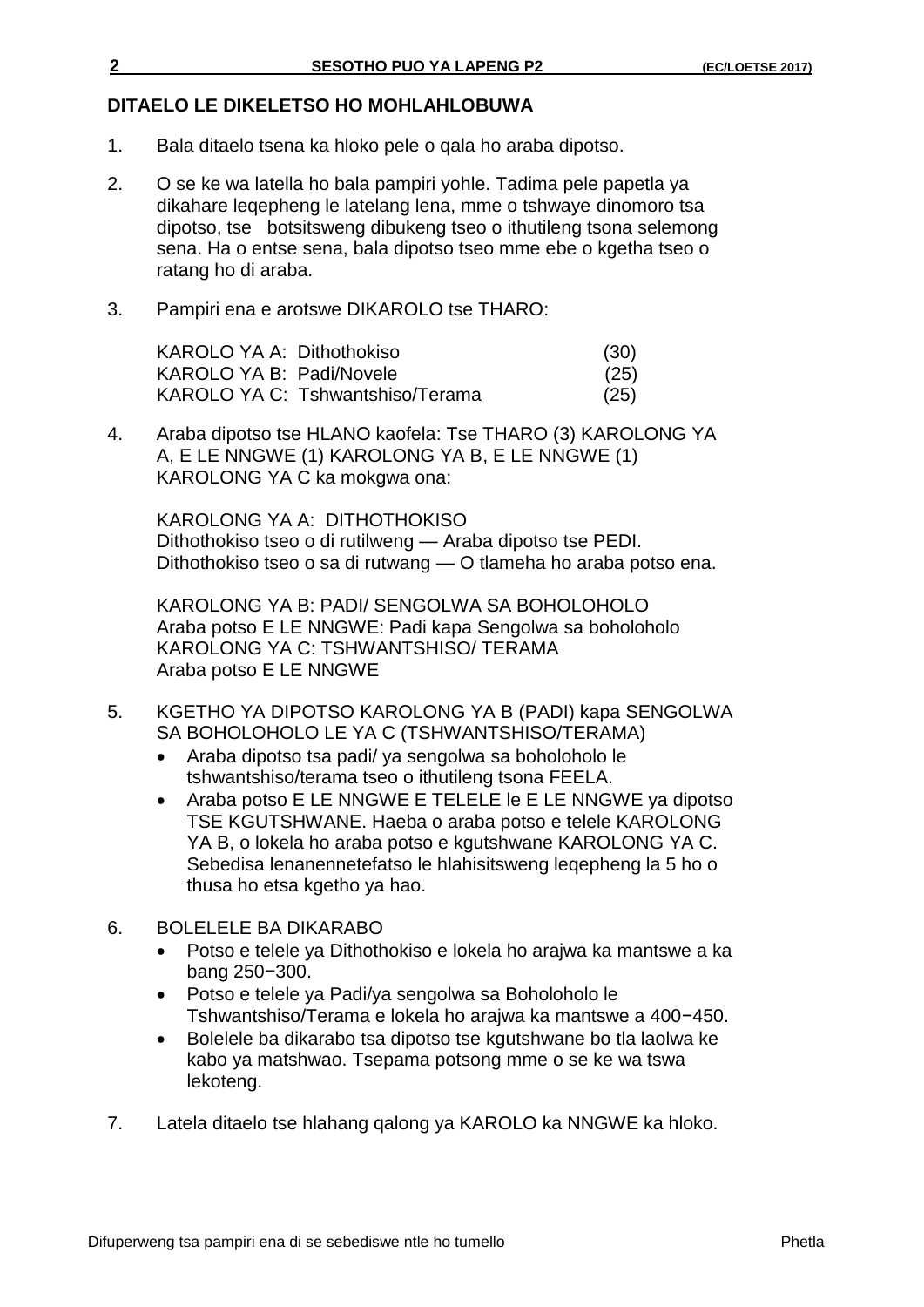- 8. Nomora dikarabo tsa hao jwalo ka ha dipotso di nomorilwe pampiring ena ya dipotso.
- 9. Qala KAROLO e NNGWE le e NNGWE leqepheng le LETJHA.
- 10. Sebedisa nako ya hao ka mokgwa o latelang:
	- Metsotso e 40: KAROLONG YA A
	- Metsotso e 55: KAROLONG YA B
	- Metsotso e 55: KAROLONG YA C
- 11. Ngola ka mongolo o makgethe mme o balehang.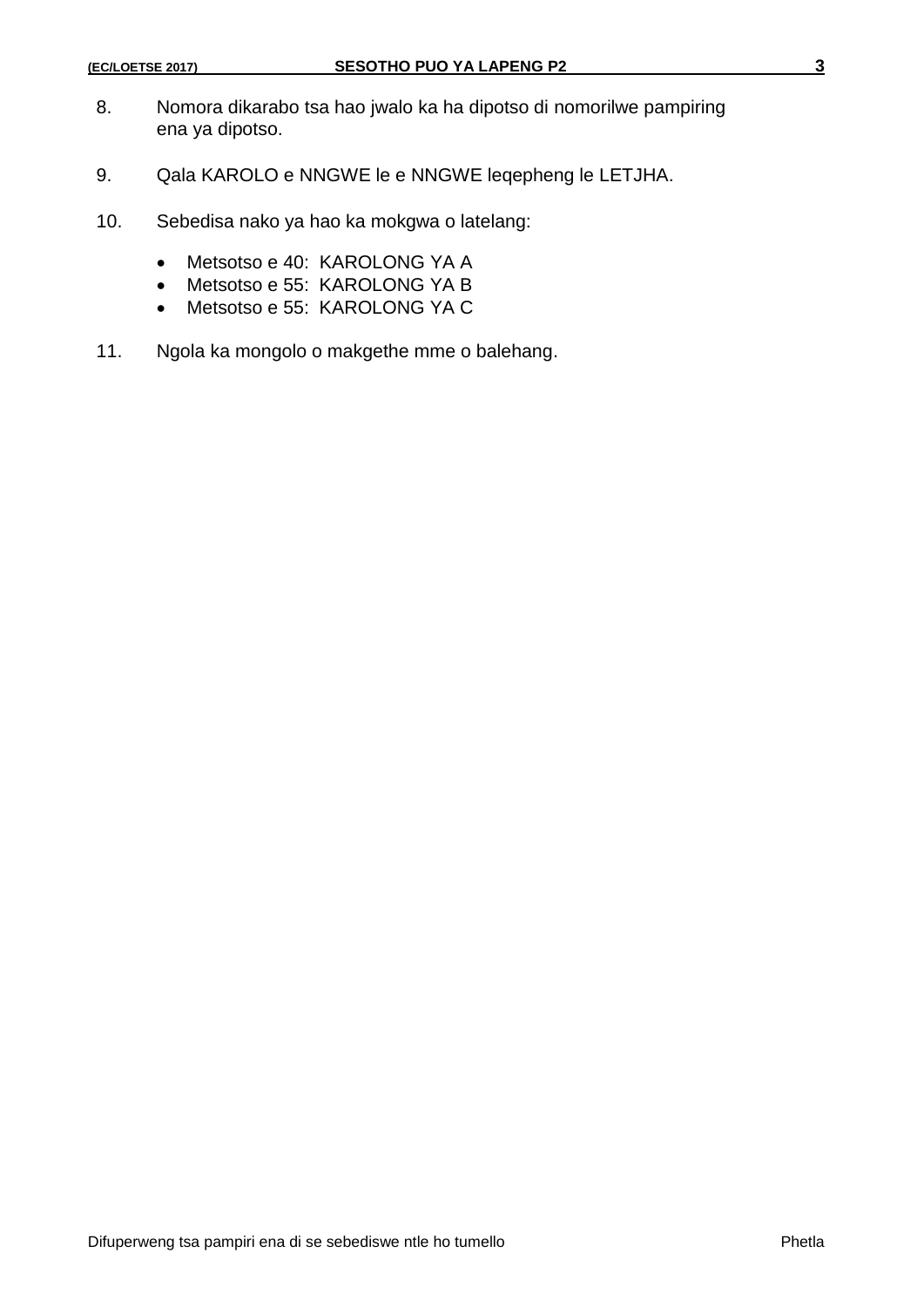# **LEQEPHE LA DIKAHARE**

Dintlha tse hlahisitsweng leqepheng lena di tla o thusa ho kgetha dipotso tseo o ratang ho di araba ntle le ho qobelleha hore o bale pampiri yohle.

# **KAROLO YA A: DITHOTHOKISO**

# **Dithothokiso tseo o di rutilweng: Araba dipotso tse PEDI feela ho tsena.**

|    | <b>NOMORO YA DIPOTSO</b> | <b>MOFUTA WA POTSO</b>                 | <b>MATSHWAO</b> | <b>NOMORO</b><br>YA<br><b>LEQEPHE</b> |
|----|--------------------------|----------------------------------------|-----------------|---------------------------------------|
| 1. | Exoda                    | Mofuta wa potso e<br>telele(ya moqoqo) | 10              |                                       |
|    |                          |                                        |                 |                                       |
| 2. | Bala mahlohonolo         | Mofuta wa potso tse<br>kgutshwane      | 10              | 8                                     |
|    |                          |                                        |                 |                                       |
| 3. | Se ikgantshe!            | Mofuta wa potso tse<br>kgutshwane      | 10              | 9                                     |
|    |                          |                                        |                 |                                       |
| 4. | Ke lla le wena           | Mofuta wa potso tse<br>kgutshwane      | 10              | 10                                    |

# **Thothokiso eo o sa e rutwang: O TLAMEHILE HO araba potso ena.**

# **KAROLO YA B: PADI/NOBELE – Araba potso e le nngwe feela**

| kgutshwane |
|------------|
|------------|

#### **KAROLO YA B: PADI/NOBELE**

#### **Araba potso e le NNGWE feela bukeng eo o ithutileng yona.**

| 6. | Botsang lebitla | Mofuta wa potso e telele        | 25 | 12        |
|----|-----------------|---------------------------------|----|-----------|
|    |                 |                                 |    |           |
| 7. | Botsang lebitla | Mofuta wa potso e<br>kgutshwane | 25 | $12 - 14$ |
|    |                 |                                 |    |           |
| 8. | Mme             | Mofuta wa potso e telele        | 25 | 14        |
|    |                 |                                 |    |           |
| 9. | Mme             | Mofuta wa potso e<br>kgutshwane | 25 | $15 - 16$ |

| 10. | Tutudu ha e patwe | Mofuta wa potso e telele        | 25 |           |
|-----|-------------------|---------------------------------|----|-----------|
|     |                   |                                 |    |           |
|     | Tutudu ha e patwe | Mofuta wa potso e<br>kgutshwane | 25 | $17 - 18$ |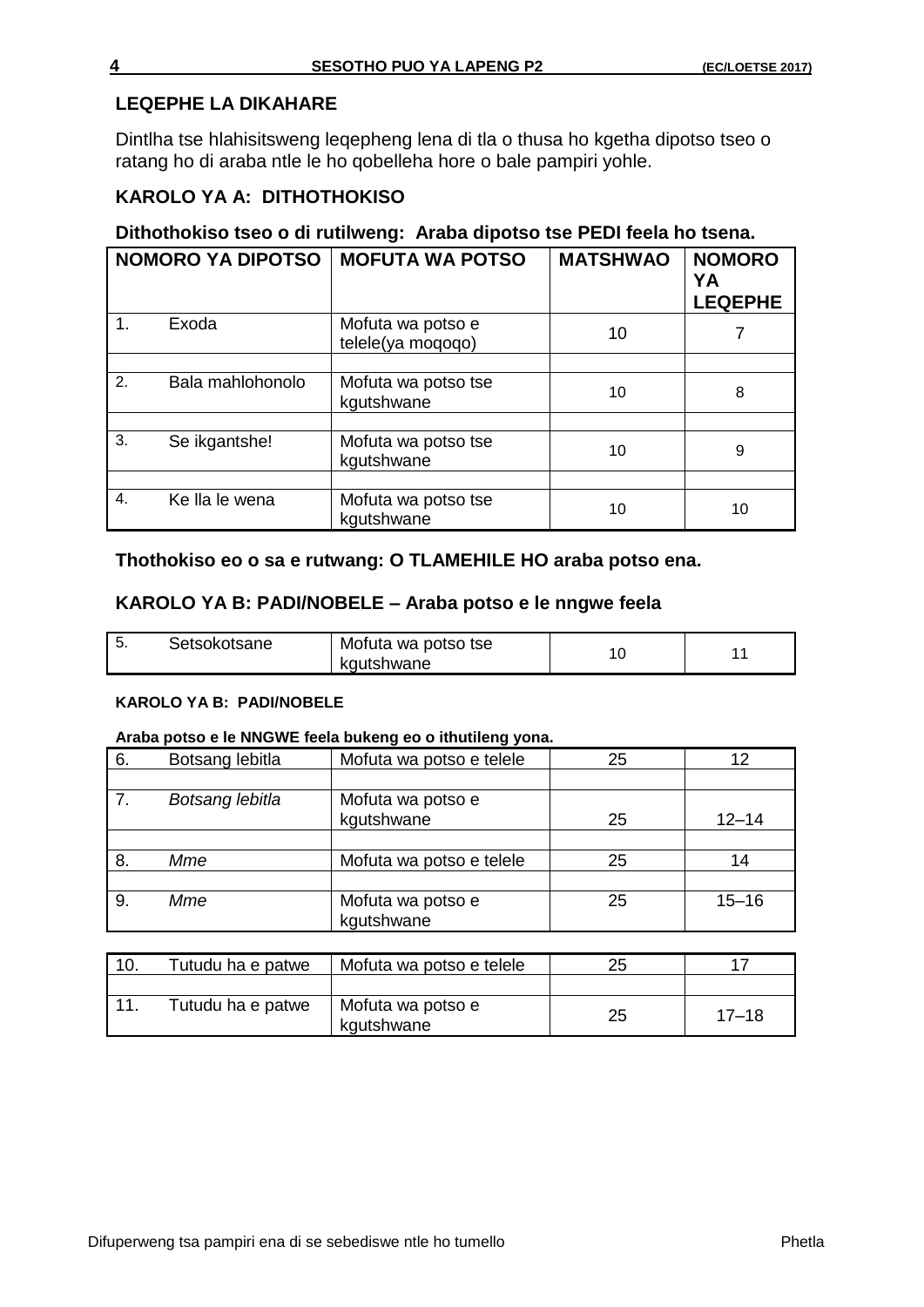| <b>KAPA</b> |                         |                                                             |    |           |
|-------------|-------------------------|-------------------------------------------------------------|----|-----------|
|             | sengolwa sa boholoholo. | SENGOLWA SA BOHOLOHO: Araba potso e le NNGWE FEELA feela ho |    |           |
| 12.         | Ke Qati e a lomisanwa   | Mofuta wa potso e telele<br>(ya moqoqo)                     | 25 | 19        |
|             |                         |                                                             |    |           |
| 13.         | Ke Qati e a lomisanwa   | Mofuta wa potso e<br>kgutshwane                             | 25 | $20 - 22$ |
|             |                         |                                                             |    |           |
|             |                         |                                                             |    |           |

# **KAROLO YA C: TSHWANTSHISO/TERAMA Araba potso e NNGWE feela bukeng eo o e rutilweng.**

| 14. | Seyalemoya        | Mofuta wa potso e telele | 25 | 23        |
|-----|-------------------|--------------------------|----|-----------|
|     |                   |                          |    |           |
| 15. | Seyalemoya        | Mofuta wa potso e        |    |           |
|     |                   | kgutshwane               | 25 | $23 - 26$ |
|     |                   |                          |    |           |
| 16. | Haeso mafotholeng | Mofuta wa potso e telele | 25 | 27        |
|     |                   |                          |    |           |
| 17. | Haeso mafotholeng | Mofuta wa potso e        |    |           |
|     |                   | kgutshwane               | 25 | $27 - 29$ |
|     |                   |                          |    |           |
| 18. | Lejwe la kgopiso  | Mofuta wa potso e        |    |           |
|     |                   | kgutshwane               | 25 | 28        |
|     |                   |                          |    |           |
| 19. | Lejwe la kgopiso  | Mofuta wa potso e telele | 25 | $28 - 31$ |
|     |                   |                          |    |           |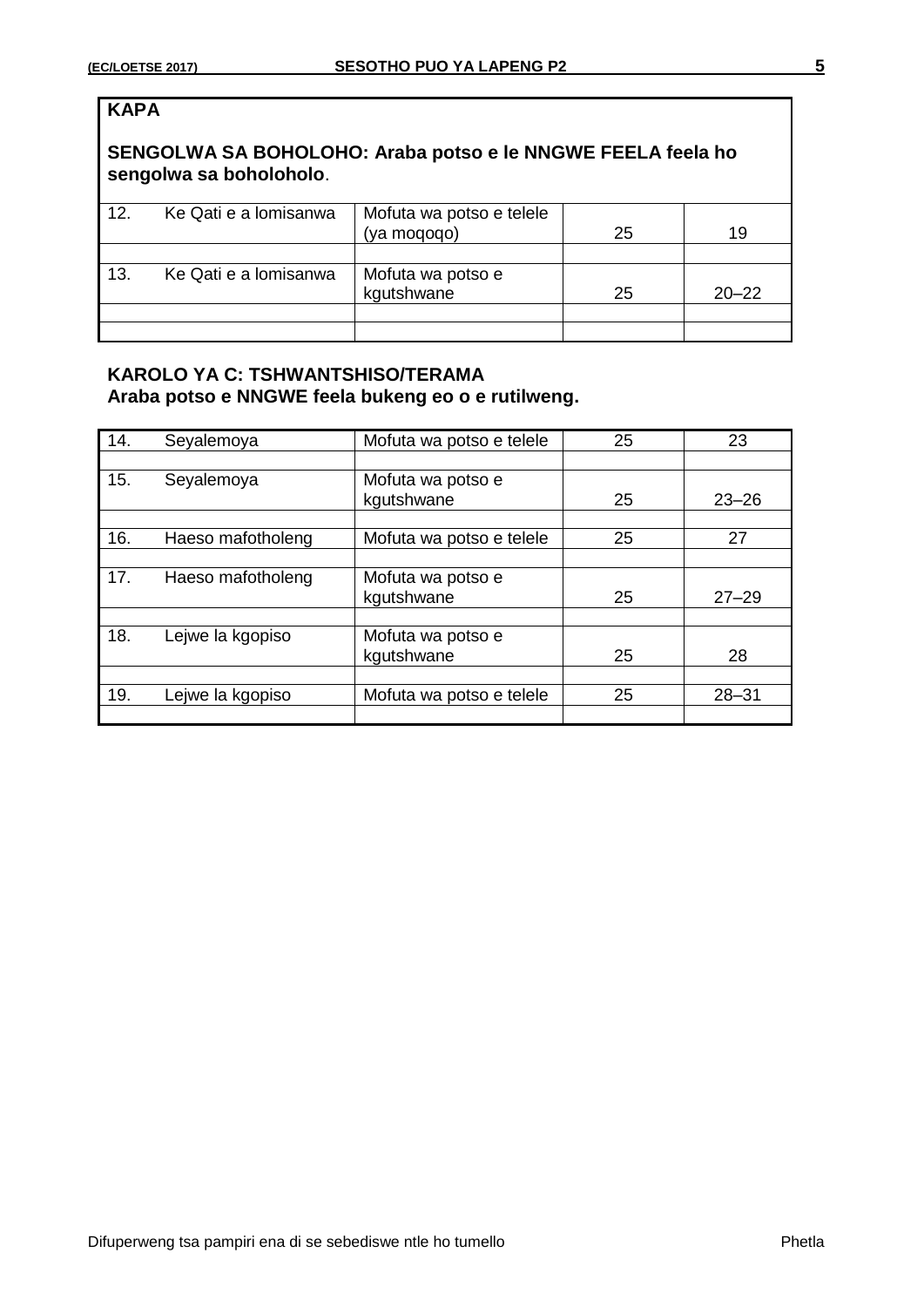**ELA HLOKO:** Dikarolong tsa B le C, e NNGWE ya dipotso tse arajwang e tlameha ho ba ya MOQOQO, ha e nngwe e lokela ho ba ya dipotso TSE KGUTSHWANE. Ha o a lokela ho araba dipotso TSE PEDI tsa mofuta wa moqoqo kapa TSE PEDI tsa mofuta wa dipotso tse kgutshwane.

## **LELSLENANENNETEFATSO**

Sebedisa lenanennetefatso lena qetellong ho nnetefatsa hore na efela o arabile dipotso tse hlokehang.

|    | <b>KAROLO YA</b>                                                                                                             | <b>NOMORO TSA</b><br><b>DIPOTSO</b> | <b>PALO YA</b><br><b>DIPOTSO</b><br><b>TSE</b><br><b>LOKELANG</b><br><b>HO ARAJWA</b> | TSHWAYA ( $\sqrt{ }$ ) |
|----|------------------------------------------------------------------------------------------------------------------------------|-------------------------------------|---------------------------------------------------------------------------------------|------------------------|
| A: | <b>DITHOTHOKISO</b><br>di<br>(tse<br>O<br>rutilweng)<br>(Potso e telele ya<br>moqoqo) KAPA<br>Dipotso tse<br>kgutshwane      | $1 - 4$                             | 2                                                                                     |                        |
| A: | <b>DITHITHOKISO</b><br>(eo o sa e<br>rutwang)<br>(Dipotso tse<br>kgutshwane)                                                 | 5                                   | 1                                                                                     |                        |
| B: | PADI/NOVELE<br>(Potso e telele ya<br>mogogo KAPA ya<br>Dipotso tse<br>kgutshwane)                                            | $6 - 13$                            | 1                                                                                     |                        |
| B: | <b>KAPA</b><br><b>SENGOLWA SA</b><br><b>BOHOLOHOLO</b><br>(Potso e telele ya<br>moqoqo KAPA ya<br>dipotso tse<br>kgutshwane) |                                     |                                                                                       |                        |
| C: | <b>TSHWANTSHIS</b><br>O/TEREMA<br>(Potso e telele ya<br>moqoqo KAPA<br>ya dipotso tse<br>kgutshwane)                         | $14 - 19$                           | 1                                                                                     |                        |
|    | PALO YOHLE YA DIPOTSO TSE<br>LOKELANG HO ARAJWA                                                                              |                                     | 5                                                                                     |                        |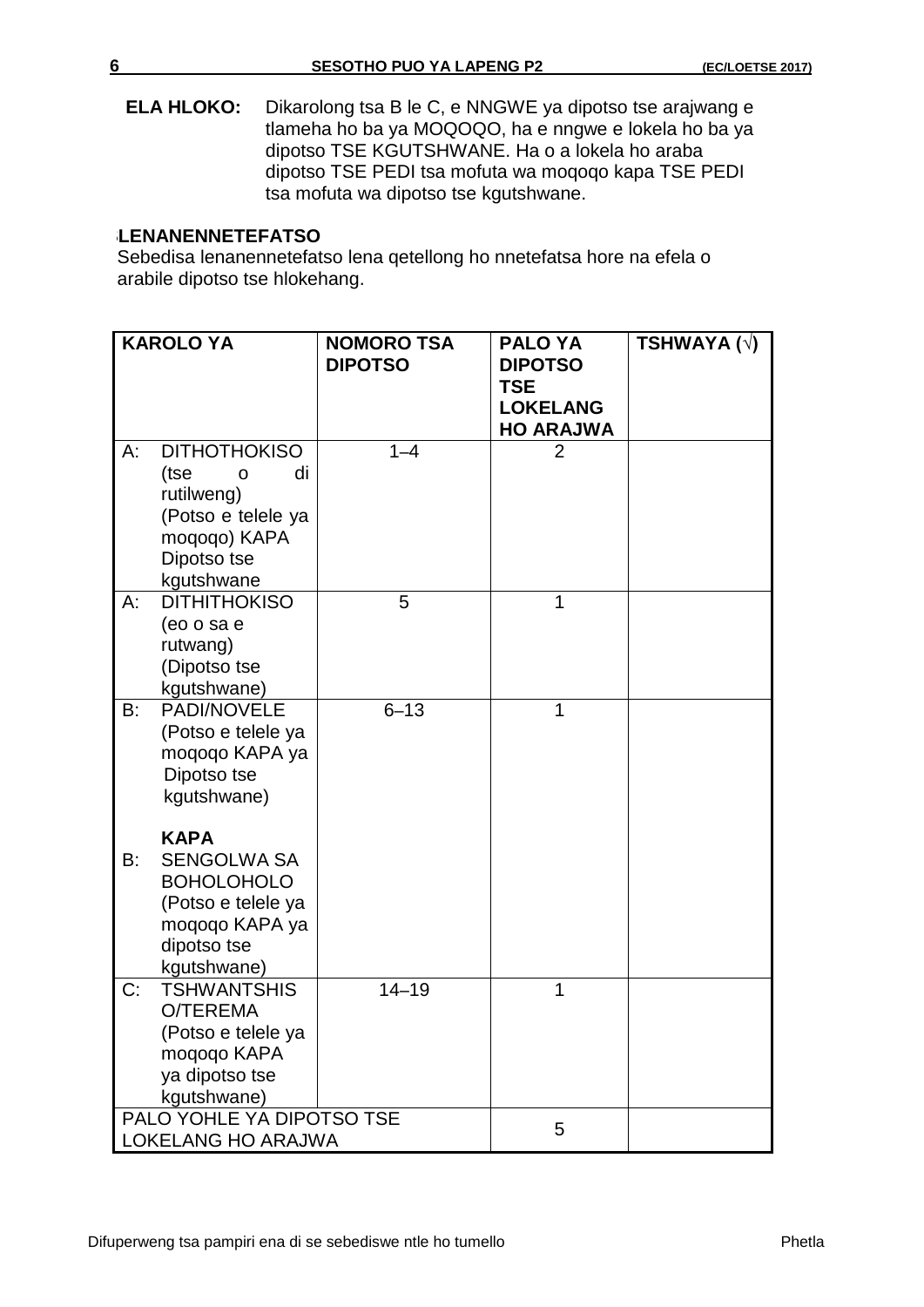# **KAROLO YA A: DITHOTHOKISO**

Karolong ena o botsitswe dithothokiso tse HLANO (POTSO YA 1−5) Araba dipotso TSE THARO feela.

## **DITHOTHOKISO TSEO O DI RUTILWENG**

Kgetha mme o arabe dipotso tse PEDI feela dithothokisong tseo o di rutilweng selemong sena (POTSO YA 1 ho isa ho POTSO YA 4) O TLAMEHA ho araba Potso YA 5 e leng thothokiso eo o sa e rutwang.

## **POTSO YA 1: POTSO E TELELE YA MOQOQO**

Bala qotso ena ka hloko, ebe o araba dipotso tse e latelang.

#### **Exoda** – **Jacques G. Mocoancoeng**

- 1 Pele-a pele, Aforika!
- 2 Re hopotse fatsheng la nala,
- 3 Fatsheng la boiketlo le tokoloho,
- 4 Fatsheng la tshepiso, Kanana
- 5 Hatang hantle MaAforika!
- 6 Balehelang sehloho sa Egepeta,
- 7 Egepeta eo re iphumanang re le ho yona;
- 8 Bokgoba ba Aforika Borwa,
- 9 Lwanang hantle, MaAforika!,
- 10 Lwanelang ditokelo tsa lona,
- 11 Lwanang jwalo ka Baiseraele;
- 12 Le tshepile Modimo.
- 13 Tadimang pele, MaAforika!
- 14 Habang ho tshela lewatle,
- 15 Lewatle le letsho, le lefifi;
- 16 Ho hloka Thato.

Sekaseka thothokiso ena mme o hlalose ka moo sethothokisi se sebedisitseng **kgokahano ya mela** le **kgetho ya mantswe** kateng ho kgothatsa MaAforika Borwa ho lwanela ditokelo tsa bona jwaloka Baiseraele. Karabo ya hao e be bolelele ba mantswe a 250−300. **[10]**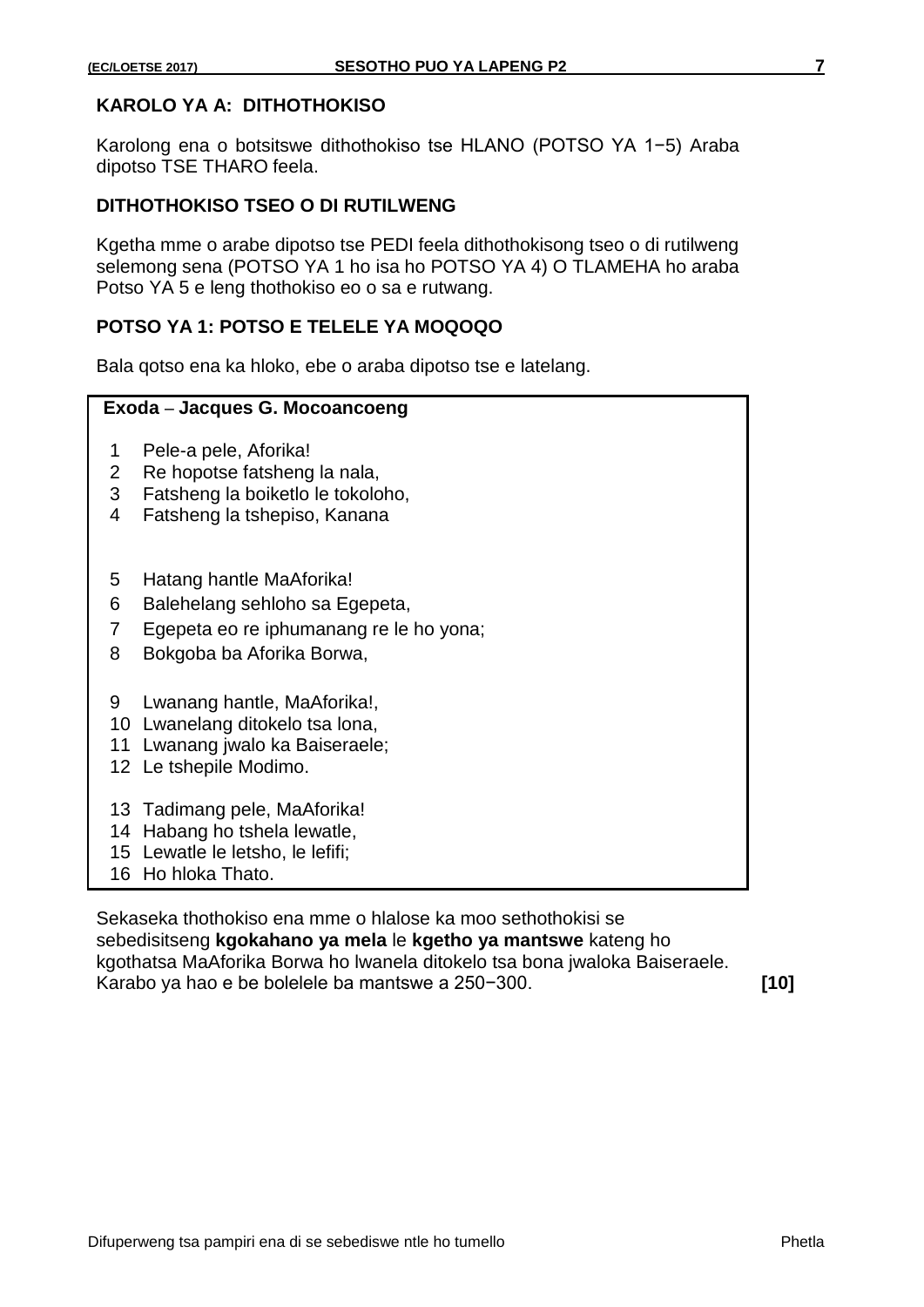# **POTSO YA 2**

Bala qotso ena ka hloko, ebe o araba dipotso tse e latelang.

| Bala mahlohonolo-KPD Maphalla                                                                                                                                                                           |                |
|---------------------------------------------------------------------------------------------------------------------------------------------------------------------------------------------------------|----------------|
| Bala mahlohonolo o lese dinonori,<br>1<br>2<br>Dinonori di nanara di sa qete;<br>3<br>Le ha dinonori di o nanarela ka hohle<br>4<br>Hosane ho tla wela tsona mankwaneng.                                | 1              |
| 5<br>Bala mahlohonolo o lese dikgukguni.<br>6<br>Dikgukguni ha di na toka, di tshaba nnete;<br>7<br>Dikgukguni le ha di ka tsa kgukguna le masiu<br>Hosane di tla tshwaswa ke difi e le tsa tsona.<br>8 | $\overline{2}$ |
| 9<br>Bala mahlohonolo o lese ditshokelo,<br>10<br>Ditshokelo di holofatsa pelo ya motho;<br>Pelo e dikaga e sitwa ho phomola,<br>11<br>E sitwa le ho boha mahlasedi a letsatsi.<br>12                   | 3              |
| 13 Bala mahlohonolo o lese matshwenyeho,<br>14 Matshwenyeho ke kobo e aperwe ke bohle,<br>Ha o a peretlisa a hola haholo<br>15<br>Hosane o qetelle o se o sa bone tsela.<br>16                          | 4              |
| 17 Bala mahlohonolo o lese dingongoreho,<br>Dingongoreho di sithabetsa mehopolo;<br>18<br>Dingongoreho le ha di ka o futuhela<br>19<br>Ha o sa di natse di a o suthela.<br>20                           | 5              |
| Bala mahlohonolo o lese dikomang,<br>21<br>Dikomang ke motheo wa diqabang;<br>22 <sub>2</sub><br>Dikomang ha o itlwaetsa tsona<br>23<br>Di o Manama jwalo ka letsetse.<br>24                            | 6              |
| 2.1<br>Ditemanathothokiso di qaduwe ka lehlaaso. Ebe bohlokwa ba<br>tshebediso ee ya lehlaaso ke bofe?                                                                                                  |                |
| 2.2<br>Ke mofuta ofe wa phetapheto o fumanehang ho melathothokiso wa 1 le<br>2? Bohlokwa ba tshebediso ya sebetsa see ke bofe?                                                                          |                |
| Ke maikutlo afe a fuperweng ke thothokiso ee kaofela?<br>2.3                                                                                                                                            |                |
| Hlalosa molaetsa o hlahiswang ke temanathothokiso ya ho qetela.<br>2.4                                                                                                                                  |                |
| Bontsha poeletsamodumo e hlahellang ho molathothokiso wa 7.<br>2.5                                                                                                                                      |                |
| Bohlokwa ba tshebediso ya sebetsa se fumanehang ho melathothokiso<br>2.6<br>ya 21 le 22 ke bofe?                                                                                                        |                |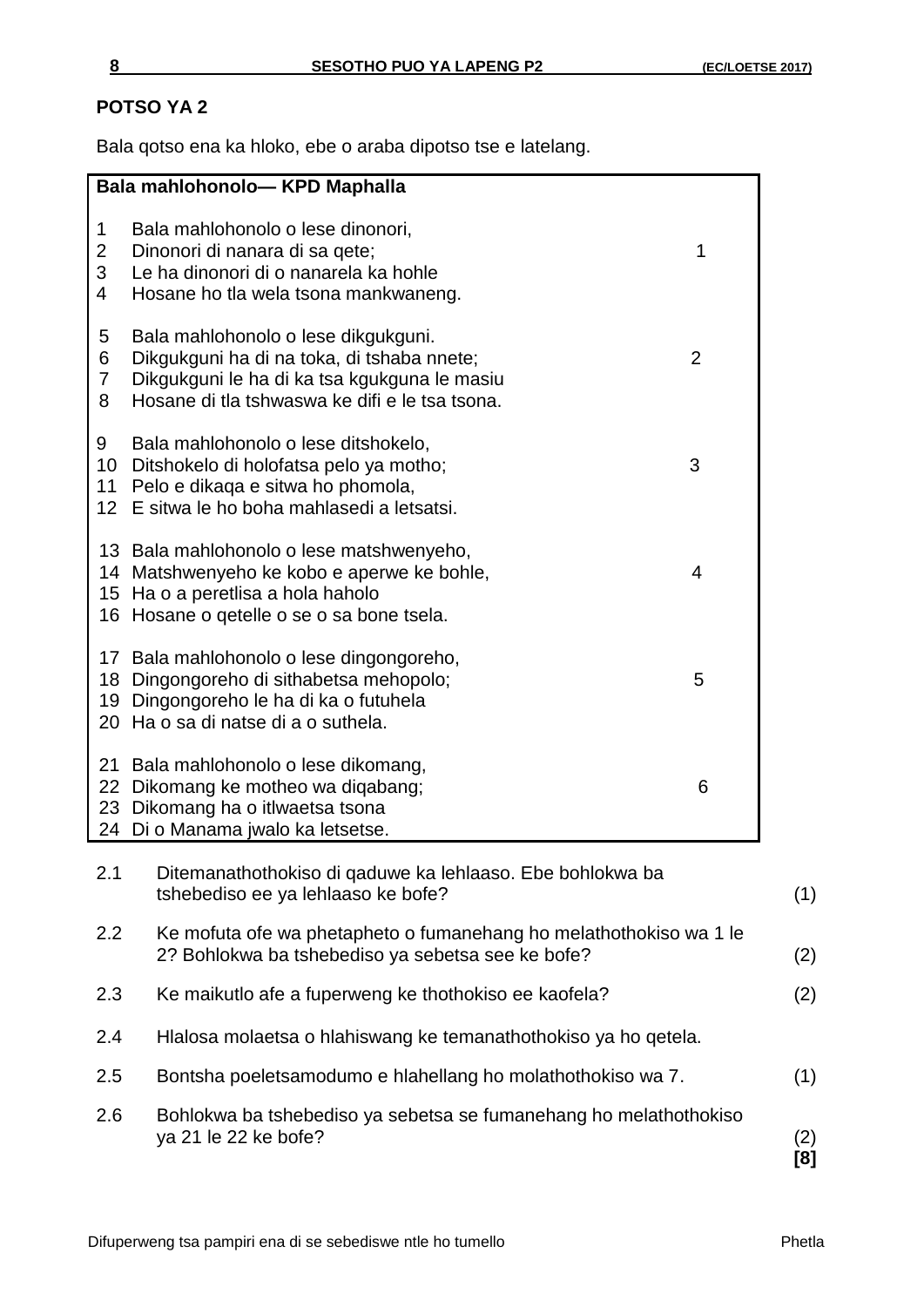## **POTSO YA 3**

Bala qotso ena ka hloko, ebe o araba dipotso tse e latelang.

|                               | Se ikgantshe! - TJ Mahapa                                                                                                                                                       |            |
|-------------------------------|---------------------------------------------------------------------------------------------------------------------------------------------------------------------------------|------------|
| 1<br>$\overline{c}$<br>3<br>4 | Se ka ikgantsha hle ngwaneso,<br>Fatshe le a potoloha ke lebidi:<br>1<br>Ba neng ba tshwana le wena,<br>Kajeno ba tseba ho dumedisa.                                            |            |
| 5<br>6<br>$\overline{7}$<br>8 | Se ka ikgantsha hle ngwaneso,<br>$\overline{2}$<br>Ha o thotse bohobe ba ho ja,<br>Nthwena ke ntlole ke o tlole,<br>Kajeno ke wena, hosane ke nna,                              |            |
| 9<br>10<br>11<br>12           | Ba kae boRamabenkele ngwaneso?<br>Ba neng ba ikgantsha jwaloka wena,<br>Fu ba iphenithile la Judase Iskariotha:<br>Le wena lemoha se ka ikgohomosa hle!                         | 3          |
| 13<br>14<br>15<br>16          | O kae morui elwa wa mohla monene?<br>Kajeno o ja jwang le dikgomo,<br>O phela ka dilopi, ke mokopakopa;<br>Le wena se ke wa ikgantsha hle!                                      | 4          |
| 17<br>18<br>19<br>20          | O kae Raselakga elwa wa moruihadi?<br>Ke elwa maphaong, kgohlong tsa dithaba,<br>5<br>Kajeno o tshaba ho teanya mahlo le batho,<br>Hoba o ne a ikgantshetsa bona jwalo ka wena. |            |
| 3.1                           | Sethothokisi se sebedisitse bokgabo bofe molathothokisong wa 2, ka<br>tshebediso ya lentswe 'fatshe'? Bolela bohlokwa ba tshebediso ya<br>bokgabo boo?                          | (2)        |
| 3.2                           | Ke bokgabo bofe boo sethothokisi se bo sebedisitseng<br>molathothokisong wa 8?                                                                                                  | (1)        |
| 3.3                           | Sebetsa sa bothothokisi se sebedisitsweng molathothokisong wa 9 ke<br>lebotsi. Bolela hore se sebedisitswe ka sepheo sefe?                                                      | (1)        |
| 3.4                           | Hlalosa seo sethothokisi se sa bolelang ha se re 'O phela ka dilopi, ke<br>mokopakopa.'                                                                                         | (2)        |
| 3.5                           | Hlalosa hore ke sehalo se jwang se hlaellang ho temanathothokiso<br>ya 4.                                                                                                       | (2)        |
| 3.6                           | Ke molaetsa ofe o fetiswang ke thothokiso ee?                                                                                                                                   | (2)<br>[8] |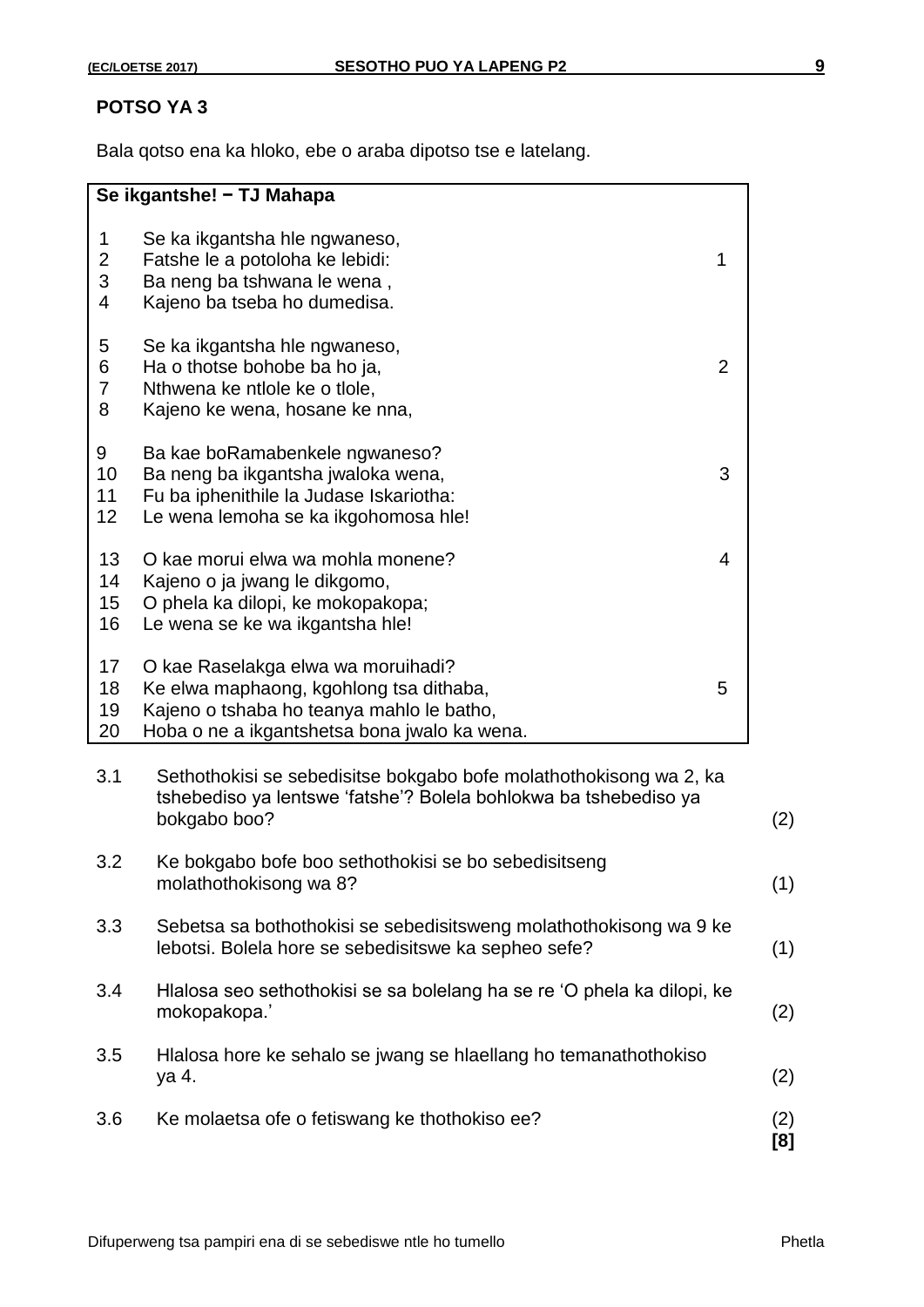# **POTSO YA 4**

Bala qotso ena ka hloko, ebe o araba dipotso tse e latelang.

#### **Ke lla le wena − MT Lekitlane**

- 1 Boseyeng o nkentse mpowane,thatohatsi:
- 2 Bongwaneng ka ba naletsana e pela kgwedi.
- 3 Yare ke tla ke lla sa mmokotsane, phohomela;<br>4 Thaka tsa ka di ntetekile re ipapalla.
- Thaka tsa ka di ntetekile re ipapalla.
- 5 Wa kgweletsa dithebetha wa itukisetsa ntwa,
- 6 Tlung wa tswa o bipetsane, o hemesela;
- 7 Malapeng a bantlhokofatsi wa kena o fufuletswe.
- 8 Wa tsholela batho maqa ba sa o lebella,
- 9 Bitsong la ka wa qabana le batho, la fapana;
- 10 Manyaleng ao ke a entseng wa nkemela,
- 11 Thupa ke sa e latswe, ke sa e tsebe;
- 12 Kajeno ke lla le wena morati wa me,
- 13 Hara banna ke ya marapo a bonolonolo,
- 14 Ke tsietswa le ke maimanyana a sa reng letho.

| 4.6 | Hlalosa molaetsa o fuperweng ke thothokiso ena.                                                                                       | (2)<br>101 |
|-----|---------------------------------------------------------------------------------------------------------------------------------------|------------|
| 4.5 | Ke maikutio a jwang a hiahiswang ke temanathothokiso ya ho qetela?                                                                    | (2)        |
| 4.4 | Hlalosa bohlokwa ba kgefutsohare/sejura se sebedisitsweng<br>molathothokisong wa 3.                                                   | (1)        |
| 4.3 | Hlalosa hore temanathothokiso ya 1 e fupere mohopolo ofe?                                                                             | (2)        |
| 4.2 | Ke mofuta ofe wa phetapheto o sebedisitsweng ho molathothokiso wa 1?<br>Hlalosa hore phetapheto ena e sebedisitswe ka mokgwa o jwang? | (2)        |
| 4.1 | Thothokiso ena ke ya sonete Ntle le hore e na le mela e 14, ke lekgetha<br>lefe le totobatsang hore e fela e le sonete?               | (1)        |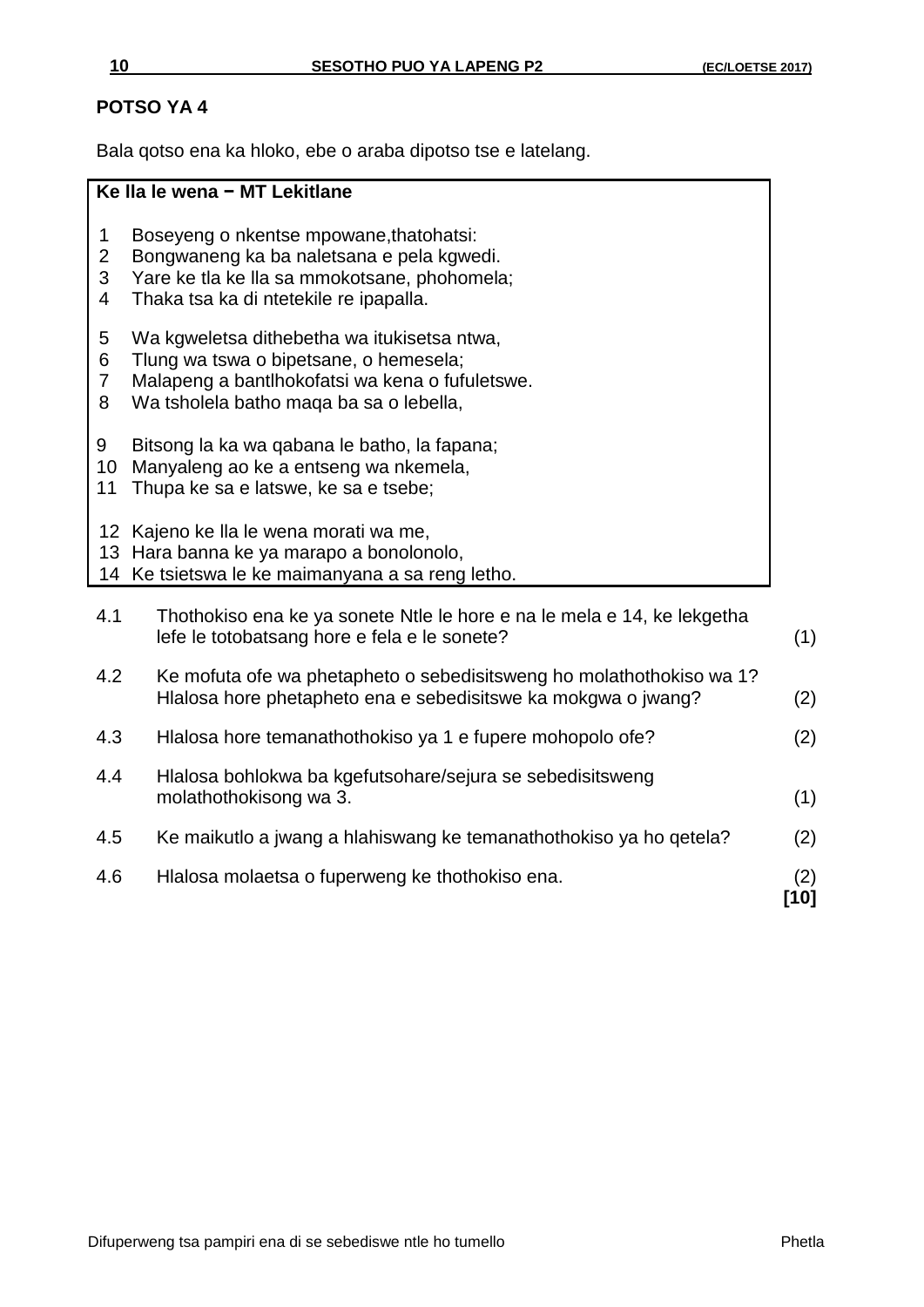# **THOTHOKISO E SA RUTWANG**

O tlameha ho araba potso ena.

# **POTSO YA 5**

Bala qotso ena ka hloko ebe o araba dipotso tse e latelang.

| Setsokotsane - PM Ramathe                                                                                                                                                                                          |                |
|--------------------------------------------------------------------------------------------------------------------------------------------------------------------------------------------------------------------|----------------|
| $\mathbf{1}$<br>Tsokotsane sa mohlolo ho phoqa,<br>$\overline{c}$<br>Sa phoqa mmaditshibana hoja a itebetse,<br>3<br>Ditsuonyana a di phutha mofela,<br>$\overline{\mathcal{A}}$<br>Tlasa mapheo ya eba letlaburu. | 1              |
| 5<br>Tsokotsane sena ke se jwang banna,<br>6<br>Ke se soto se soro sa dipolayano,<br>$\overline{7}$<br>Tsokotsane sa diboko le menyepetsi bathong,<br>8<br>Tsokotsane sa dillo le mahlomola diphoofolong.          | $\overline{2}$ |
| 9<br>Shebang hodimo le bohe dipampiri di pheuwa,<br>10<br>Di pheuwa sa masiba ntho tse bobebe,<br>11<br>Di pheuwa di bapala sa mafokotsane nonyana tsa pula<br>12<br>Tsokotsane sa fiela mabala diotlwaneng.       | 3              |
| 13<br>Batho ra phasaphasa sa makodikotwana,<br>14<br>Ra baleha tau ya moya setshosa,<br>15<br>Setshosa sa Mmopi dibopuweng,<br>E, sona tsokotsane sa Phato pudula marole.<br>16                                    | 4              |
| 17<br>Tsokotsana sa komello ho sotla,<br>18<br>Sa sotla tsa Ntate diruuwa,<br>19<br>Sa silafatsa a maphodi metsi,<br>20<br>Sa siya dillo le ditsikitlano tsa meno.                                                 | 5              |
| 5.1<br>Hlalosa mohopolo o fuperweng ke temanathothokiso ya 2.                                                                                                                                                      |                |
| 5.2<br>Bohlokwa ba enjambamente e sebedisitsweng molathothokisong wa 11<br>ke bofe?                                                                                                                                |                |
| 5.3<br>Ke mofuta ofe wa karaburetso o fumanehang temathothokisong ya 3?<br>Hlalosa bohlokwa ba tshebediso ya mofuta ona wa karaburetso.                                                                            |                |
| Bolela mokgabiso puo o sebedisitsweng molathothokisong wa 12.<br>5.4<br>Sepheo sa ho sebedisa mokgabiso puo oo ke sefe?                                                                                            |                |
| Molathothokiseng wa 16, bokgobo bo sebedisitsweng ke sejura. Ebe<br>5.5<br>seabo sa bokgobo boo ke bofe?                                                                                                           |                |
| 5.6<br>Ke maikutlo afe a gholotswang ke molathothokiso wa 20?                                                                                                                                                      |                |

# **MATSHWAO OHLE A KAROLO YA A: 30**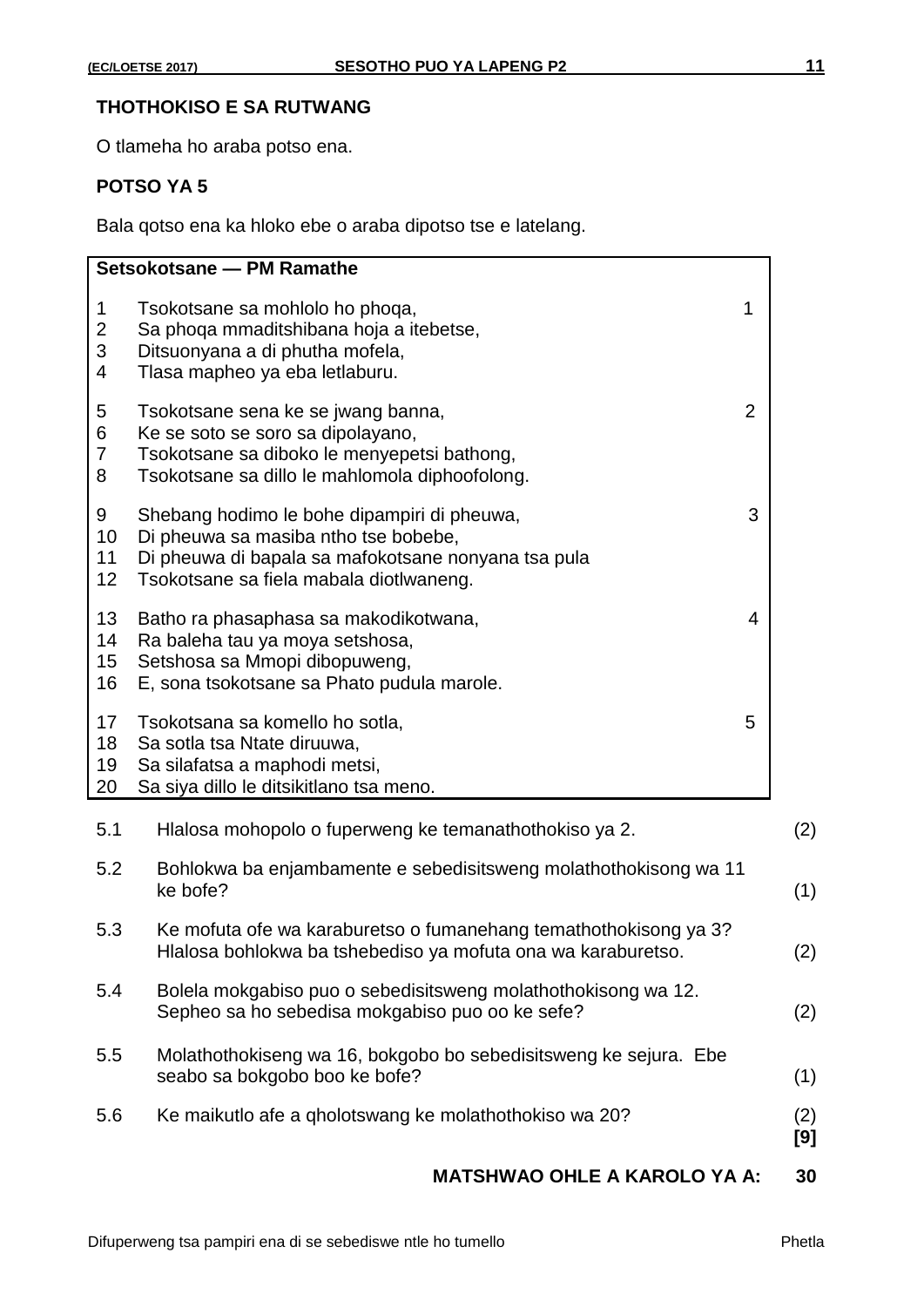## **KAROLO YA B: PADI**

Araba potso ya buka eo o ithutileng yona karolong ena.

Kgetha mme o arabe potso e le NNGWE feela, ya mofuta wa potso e telele (ya moqoqo) kapa ya dipotso tse kgutshwane.

**HOPOLA:** Ha o araba potso e telele (ya moqoqo) KAROLONG YA B, o tlameha ho araba mofuta wa **dipotso tse kgutshwane** KAROLONG YA C.

## **POTSO YA 6: MOFUTA WA POTSO E TELELE (YA MOQOQO)**

#### **BOTSANG LEBITLA – KPD Maphalla**

Ha ngata ho ye ho etsahale hore motho a latele lebitso leo a le reuweng. Sekaseka ditaba tsa pale ena mme o nnetefatse maele a Sesotho a reng 'bitso lebe ke seromo' o itshetlehile ka mophetwa e leng **Tsietsi.** Moqoqo wa hao e be wa bolelele ba mantswe a 400−450. **[25]**

#### **POTSO YA 7: MOFUTA WA DIPOTSO TSE KGUTSHWANE**

#### **BOTSANG LEBITLA – KPD Maphalla**

## **TEMA YA A**

Bala qotso ena ka hloko o nto araba dipotso tse e latelang. Hopola hore dipotso di itshetlehile qotsong le dikahareng tsa buka kaofela.

"Ha o bone o bone" Ke Mohanuwa eo, a bile a tswa ka setorong ka moo ba neng ba le babedi ka teng, a boela ka lebenkeleng. Ke re o bone hore Makgaola ke motho wa ka. Ha se motho wa ka feela, ke moratuwa wa ka. Ke re haeba o ntse o ithetsitse ka nna, o tsebe hore nna ha ke o hloke. Ke ne ke ntse ke sa o hloke. Ke ne ke itlhokela setumo sa hao feela. Nna wa ka ke Makgaola. Ha a tshabane le ho ntsha tjhelete jwalo ka wena. Le wena o ntse o ipona hore o lekgonatha. Ho hang ha o a lokela motho e kang nna tjena. Nna ke rata bophelo. Ke bona eka o rata mosebetsi haholo. Mosebetsi o ke ke wa fela, empa motho yena o tla fela.Tseba hore nna ha ke o hloke!" A tswa.

Ha ba kena ka lebenkeleng, ba ile ba nna ba sebetsa jwalo ka ha eka ha ho a etsahala letho, feela ba ne ba se ba nyemotsana feela. E mong wa barekisi Mannini, o ile a elellwa hore taba e teng. Ke moo mohala o ileng wa lla. Mannini o ile a o nanabela.

"Ke lebenkeleng la Ramatlotlo kwano. E be nka o thusa?"

Ke ya hao aubuti Tsietsi. Ke Mannini eo ha a neha Tsietsi fonofono. "O re ke ausi Tseleng."

Dumela moratuwa, ke Tsietsi eo ha a nanabela mohala." O ntse o phela jwang lehakwe la pelo ya ka?

Mohanuwa le Mannini ba makala.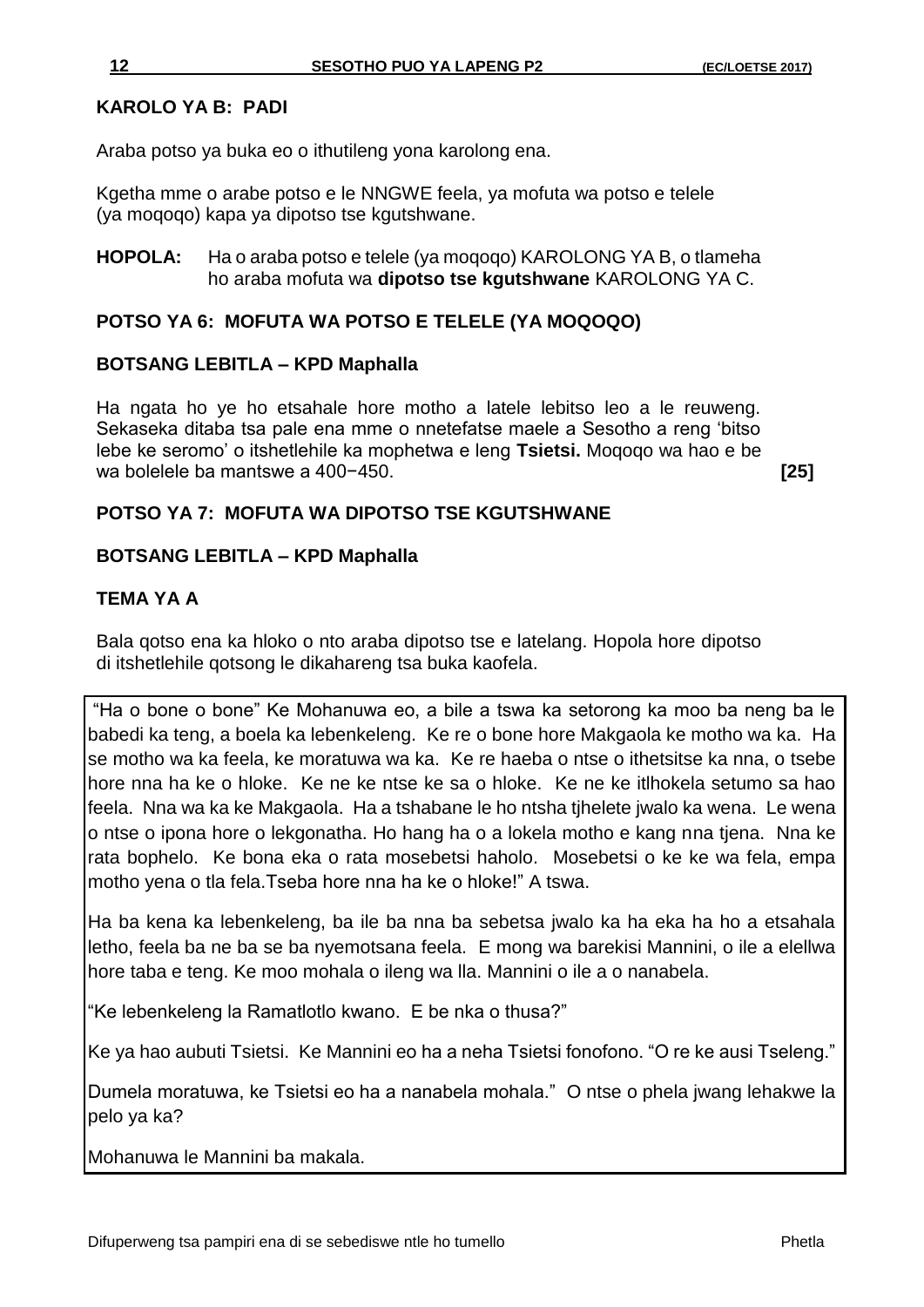| 7.1 | Mophetwa eo e leng mohanyetsi, ho baphetwa ba gotsong ke mang?                                                        | (1) |
|-----|-----------------------------------------------------------------------------------------------------------------------|-----|
| 7.2 | Ho lahlana ha Mohanuwa le Tsietsi ho thusitse jwang ho ntshetsa poloto<br>pele?                                       | (2) |
| 7.3 | Mmannini o amana jwang le Tsietsi?                                                                                    | (1) |
| 7.4 | Na Mohanuwa o ne a fela a rata Tsietsi? Tshehetsa karabo ya hao.                                                      | (2) |
| 7.5 | Ditaba tsa buka di pepesa ho tshwana ho itseng dipakeng tsa Tsietsi le<br>Mohanuwa. Hlalosa seo ba tshwanang ka sona. | (2) |
| 7.6 | Ke kganyetsano efe e totobatswang ke moruti Moshebi pading ee?                                                        | (2) |
| 7.7 | Bolela lebitso la monnamoholo ya ileng a bontsha pelo ya botswadi ho<br>Tsietsi?                                      | (1) |

# **TEMA YA B**

Bala qotso ena ka hloko, o nto araba dipotso tse e latelang. Hopola hore dipotso di itshetlehile qotsong le dikahareng tsa buka kaofela.

Ka nako eo a ntse a le moo, e le lepolesa, mapolesa a mang a ne a ntse a tsoma sekebekwa sane sa ho thoba le mooki sepetlele. Le yena o ne a ba bolella hore o ntse a tonne mahlo ha a ntse a hwantaka jwalo. Ba bang ba ne ba mmotsa: "Di ntse di isaisa jwang na wa mphato?" Yena o ne a arabela ka mokgwa wa teng, "ntho di motshetshe beso, ha ho sepha!" Motsheare wa teng ha hla ha ba morearea ha batho ba e ya dijong tsa motsheare. Ke moo mapolesa a ileng a matha patlaka. Ba thiba ka mona ba thiba ka mane. Neng neng ba tsamaya ba qoqa, ba botsana dipotso, ba arabana. Tsietsi le yena o ne a le teng moo, mme le yena a botsa dipotso a arajwa, le yena a botswa dipotso a di araba. Yena o ne a hlile a botsa dipotso tse mo rarollang diqakeng tseo a ntseng a di kakatletse.

Ha uwa hodimo le tlase, ho batlwa selalome se tswileng letsholo ho fenetha setjhaba. Batho ba bang ba di feteletsa ka moo ba ratang. Ho thwe selalome seo se thunya batho ba leshome ka kulo e le nngwe. Ba ntse ba tsoma. Ha ba tsebe hore se hara bona mona le sona se a tsoma. Ke ha ntse a hwantaka moo ho hlaileng kotsi moo mmileng. Moshanyana ya ka bang dilemo di le leshome o ile a thulwa ke koloi e le ha a leka ho tshela mmila. Ka potlako mapolesa a ne a se a le teng, mme hanghang ambulense le yona ya fihla, ya nkela moshanyana sepetlele.

- 7.8 Hlalosa hore ke sefe se neng se etsa hore mapolesa a se hlokomele hore Tsietsi o ntse a le ka hara bona? (2)
	-
- 7.9 Tsietsi o ne a le maqiti hoo mapolesa a neng a hloleha ho mo tshwara. Bolela hore sena se re bopela tomatso ka mokgwa o jwang? (2)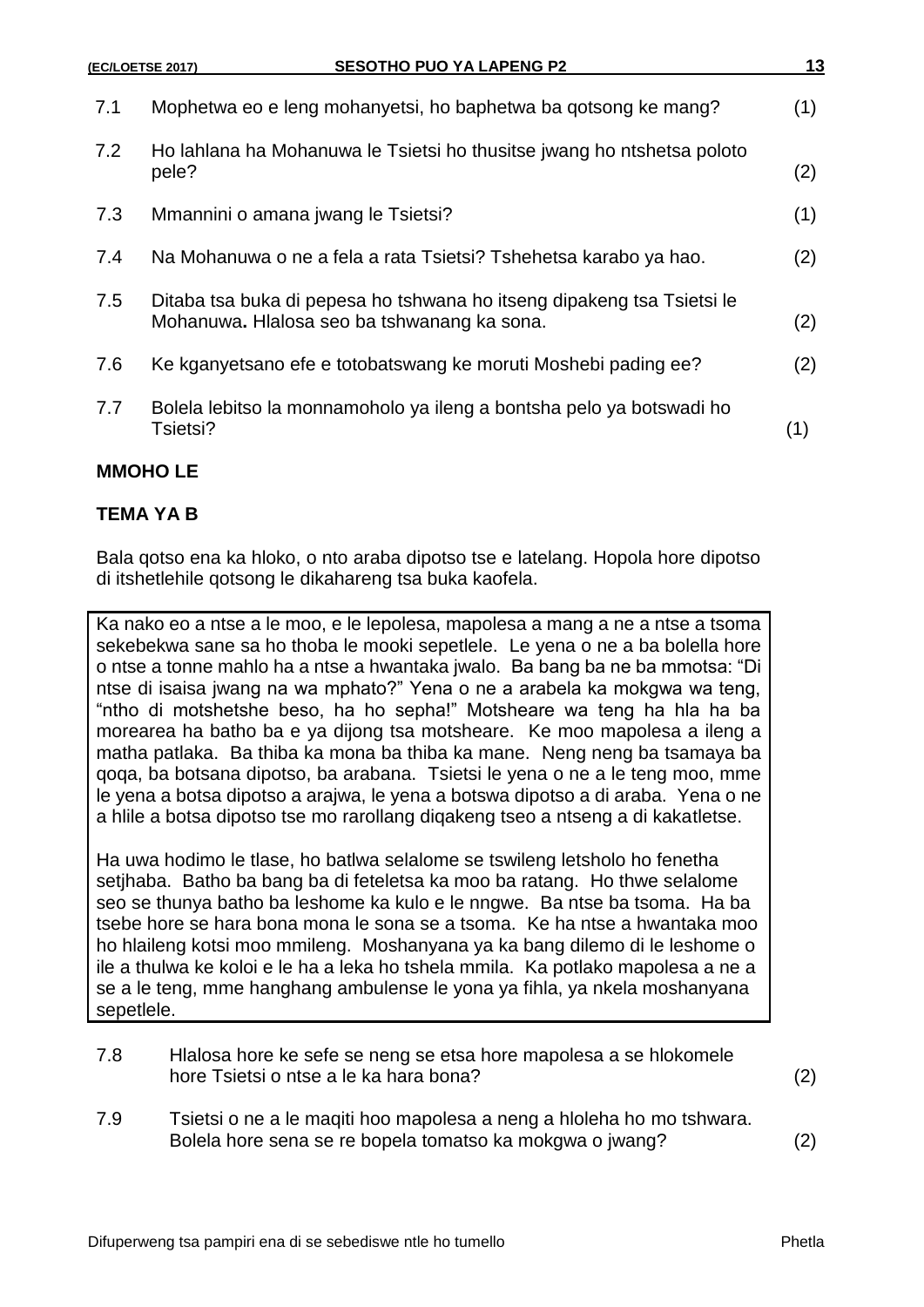| 14   | <b>SESOTHO PUO YA LAPENG P2</b>                                                                                            | (EC/LOETSE 2017) |
|------|----------------------------------------------------------------------------------------------------------------------------|------------------|
| 7.10 | Tseleng o iphumana a se a phela bophelo bo thata le Tsietsi, see se re<br>bontsha e le motho wa semelo se jwang?           | (2)              |
| 7.11 | Ke ketsahalo efe E LE NNGWE e bontshang hore Tsietsi e ne e le<br>mophetwa ya tihitja?                                     | (2)              |
| 7.12 | Na o ananela ketso ya hore Tsietsi a siye Motsamai ho Ramabanta?<br>Tshehetsa karabo ya hao.                               | (2)              |
| 7.13 | Hlalosa hore tharollo ya padi ena e fihielletswe ka mokgwa o jwang!                                                        | (2)              |
| 7.14 | Tsietsi o inehela mapoleseng, ka morao hore a bolaye dikebekwa.<br>Ketsahalo ee e mo senola e le motho wa semelo se jwang? | (2)<br>[25]      |

# **POTSO YA 8: MOFUTA WA POTSO E TELELE (YA MOQOQO)**

# **MME – NP Maake**

Ha ngata ho ye ho etsahale hore motho a latele lebitso leo a le reuweng. Sekaseka ditaba tsa pale ena mme o nnetefatse maele a Sesotho a reng 'bitso lebe ke seromo', o itshetlehile ka mophetwa e leng Mme. Moqoqo wa hao e be wa bolelele ba mantswe a 400−450. **[25]**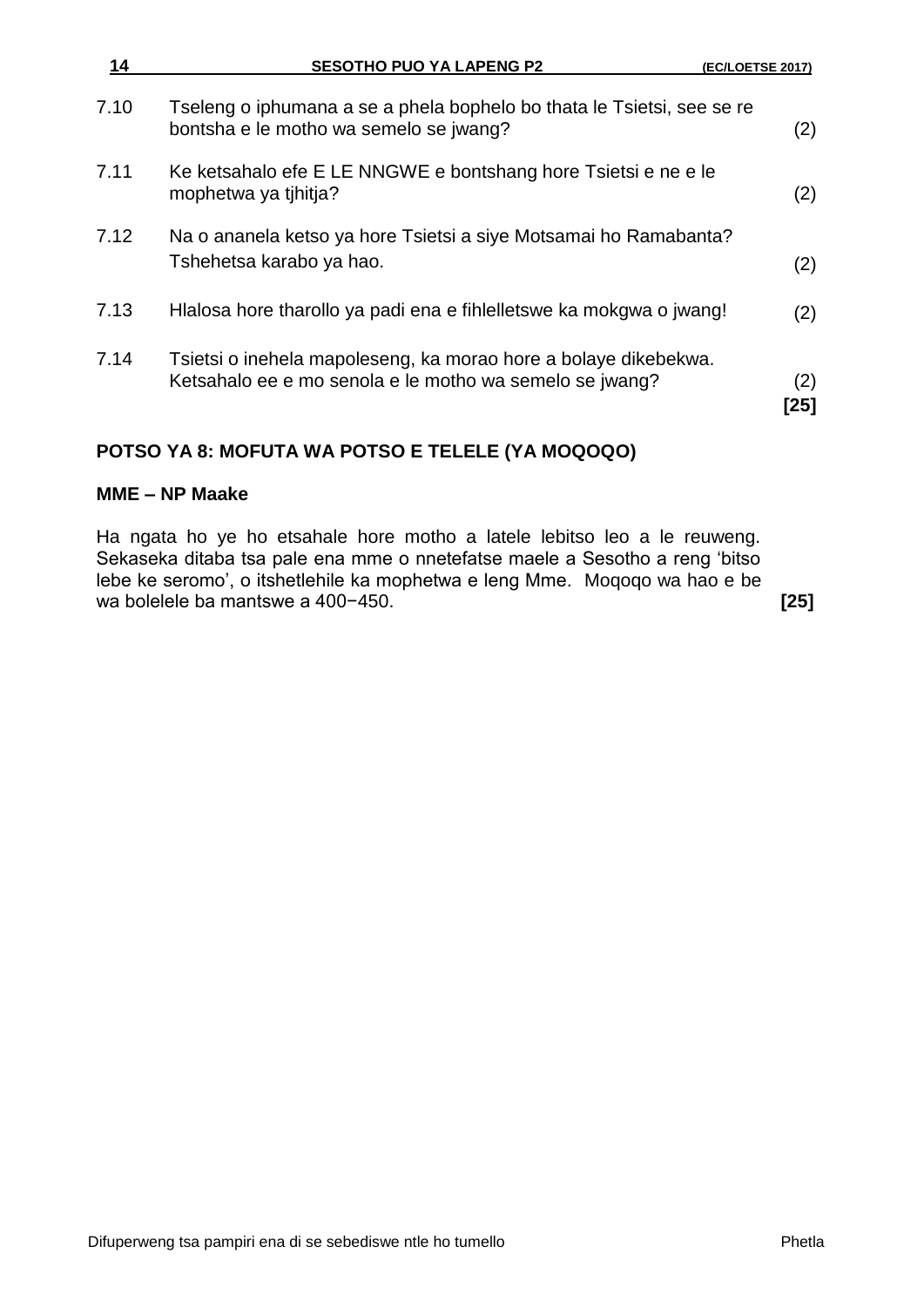## **POTSO YA 9: MOFUTA WA DIPOTSO TSE KGUTSHWANE**

### **MME − NP Maake**

#### **TEMA YA C**

Bala qotso ena ka hloko, o nto araba dipotso tse e latelang. Hopola hore dipotso di itshetlehile qotsong le dikahareng tsa buka kaofela.

|         | "Na o a tseba hore bahlankana ba ye ba etse ditshepiso tse kang tseo, tsa hore<br>ba tla dumella barwetsana ho tswela pele ka hore le hore empa ha motho a se<br>a dula le yena ba fetohe, e be e ka motho ha se yena ya ileng a etsa ditshepiso<br>tse jwalo? Basadi! Bona nako e se e re siile, ha re potlake ka pele, pele mmisa<br>o kena. O a mo tseba enwa Fatere hore o jwang, ha a emele phutheho hore e<br>fihle. Hang feela ha nako ya tshebeletso e tjhaya o se a qala Mmisa. |     |
|---------|------------------------------------------------------------------------------------------------------------------------------------------------------------------------------------------------------------------------------------------------------------------------------------------------------------------------------------------------------------------------------------------------------------------------------------------------------------------------------------------|-----|
| babedi. | Yaba jwale taba e a kgaoha ba qetella ho itokisa, ba tswa. Mohlomong hoja taba<br>ena ya tswela pele ho ka be ho ile ha hlokomeleha hore ba bua ka batho ba                                                                                                                                                                                                                                                                                                                              |     |
|         | Rakgadi yena o ne a bua ka monna wa Mofokeng, ha Dikeledi yena a ne a<br>inahanetse Tsekiso. Pele Rakgadi a hlokomela hore nako e se e lekane<br>motinyane e ne e le moo Dikeledi a reng o tla hialosa hore: "Motho wa ka le yena<br>o ntse a kena sekolo, mme. Le yena ke motho ya kgothaletseng thuto, mme ka<br>hoo bobedi re tla tswela pele ka thuto tsa rona."                                                                                                                     |     |
|         | Mantswe ao ha a ka fumana sebaka sa ho a bolela. Ho pepenene hore hoja a<br>a bolella, Rakgadi e ka be a ile a re: "O bolela motho wa hao ofe jwale? Ke<br>mang a itseng o kena sekolo?" Kapa a re: "A ka kena sekolo jwang a dula<br>komponeng?"                                                                                                                                                                                                                                        |     |
| 9.1     | Baphetwa ba buisanang qotsong e ka hodimo ba amana jwang?                                                                                                                                                                                                                                                                                                                                                                                                                                | (2) |
| 9.2     | Bolela phapano e kutlwisisong ya Rakgadi le Dikeledi ebang e hlahiswa<br>ke puisano ya bona qotsong e ka hodimo?                                                                                                                                                                                                                                                                                                                                                                         | (2) |
| 9.3     | Qeto e nkuweng ke Dikeledi ya hore a dumele ho nyalwa ke Thollo, e<br>thusitse jwang ntshetso peleng ya poloto ee?                                                                                                                                                                                                                                                                                                                                                                       | (2) |
| 9.4     | Bolela ketsahalo e bontshang kganyetsano ho Mme e sa tlamehang<br>hore e be e ka etswa ke motho wa mme.                                                                                                                                                                                                                                                                                                                                                                                  | (2) |
| 9.5     | Ke ketsahalo efe e totobatsang hore Thollo o ne a se na matla a ho<br>busa lapeng la hae?                                                                                                                                                                                                                                                                                                                                                                                                | (2) |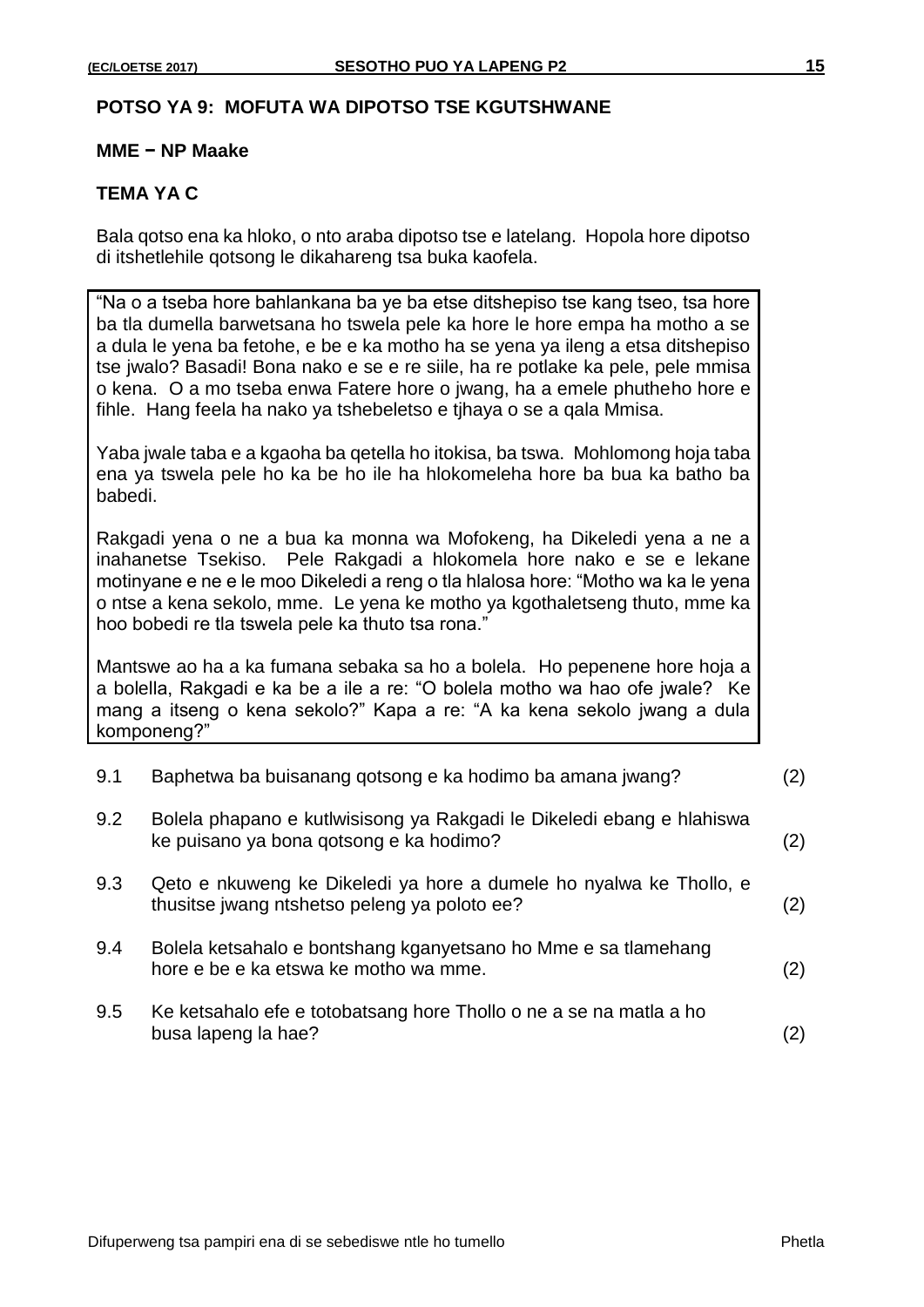- 9.6 Mmisi Lekena ke mophetwa wa semelo se jwang? Tshehetsa karabo ya hao ka ketsahalo E LE NNGWE. (2)
- 9.7 Na o bona Mpuse e le motswalle wa nnete ho latella keletso tsa hae ho Dikeledi? Hlalosa. (2)

# **TEMA YA D**

Bala qotso en aka hloko o nto araba dipotso tse e latelang. Hopola hore dipotso di itshetlehile qotsong le dikahareng tsa buka kaofela.

Ha etswa thapelo ya ho qetela, mme ha sefela sa ho qetela se phokolwa, mobu o se o kgutliseditswe mobung, lerole leroleng, ha kwalwa lebitla, bontate ba kgarametsana ba hlothana ka dikgarafu, e mong a ba a batla a thella a wela ka lebitleng a mpa a itshwarella ka baki ya e mong, ya taboha ya re tlerr, monga yona a halefa hampe, ka ha e ne e le sutu ya hae ya ho qetela. Mmateboho a se a tutubetse. A bona mesebetsi ya hae e kwahelwa ka mobu, athe ha se yena feela ya boneng mesebetsi ena, le bomme ba bang bao Mme a ileng a ba thusa, ka bana ba bona ba tshwerweng ke mafu a sa tsejweng, le bao a ba rutileng tsa setso tseo a neng a di tseba, ba ne ba shebile le bona. Ba ne ba lla, ba bang ba llela ka dipelong, ha ba bang ba lla sepepenene, ba llela mma bona. E ne e hlile e le mme ka nnete, mme wa bohle ba mo tsebileng. Esitana le yena mohatsa Lesole, ya ileng a mo leleka ha hae, o ne a lla, a lla ha bohloko, pelo e sisa. Ba bang re ka re ke motho ya kgopo, ya lelekileng Mme ha a le makgatheng a lefu, empa ha re hoopla hore o ile a mo amohela, mohlomong re ka mo tshwarela.

- 9.8 Ebe ho lla ha Diseko mohla lepato la Mme ho totobatsa maikutlo afe? Hobaneng? (2)
- 9.9 Bolela ketsahalo e bang Bafokeng ba ne ba e bone e se moetlo wa bona mohla lepato la Mme? (2)
- 9.10 Mme o ile a ba a hlokahala a bolokile sephiri sa hore ke mohatsa Thollo, ka hobane a sa batle ho qhala kgotso. Na o bona mme a ile a etsa qeto e nepahetseng ka ho se phahle makunutu? Hlalosa. (2)
- 9.11 Ke ketsahalo efe e bontshang hore batho ba ditoropong ha ba jwalo ka ha Bafokeng ba boledisa? (2)
- 9.12 Bolela leeme le bontshitsweng ke Bafokeng ba Matatiele ha ba fihla ha Thollo?
- 9.13 Mohla lepato la Mme, mongodi o entse hore Thollo le Bafokeng ba habo ba se lakatse ho bona mofu. Hana lewa lee la bongodi le bitswang? (1)

**[25]**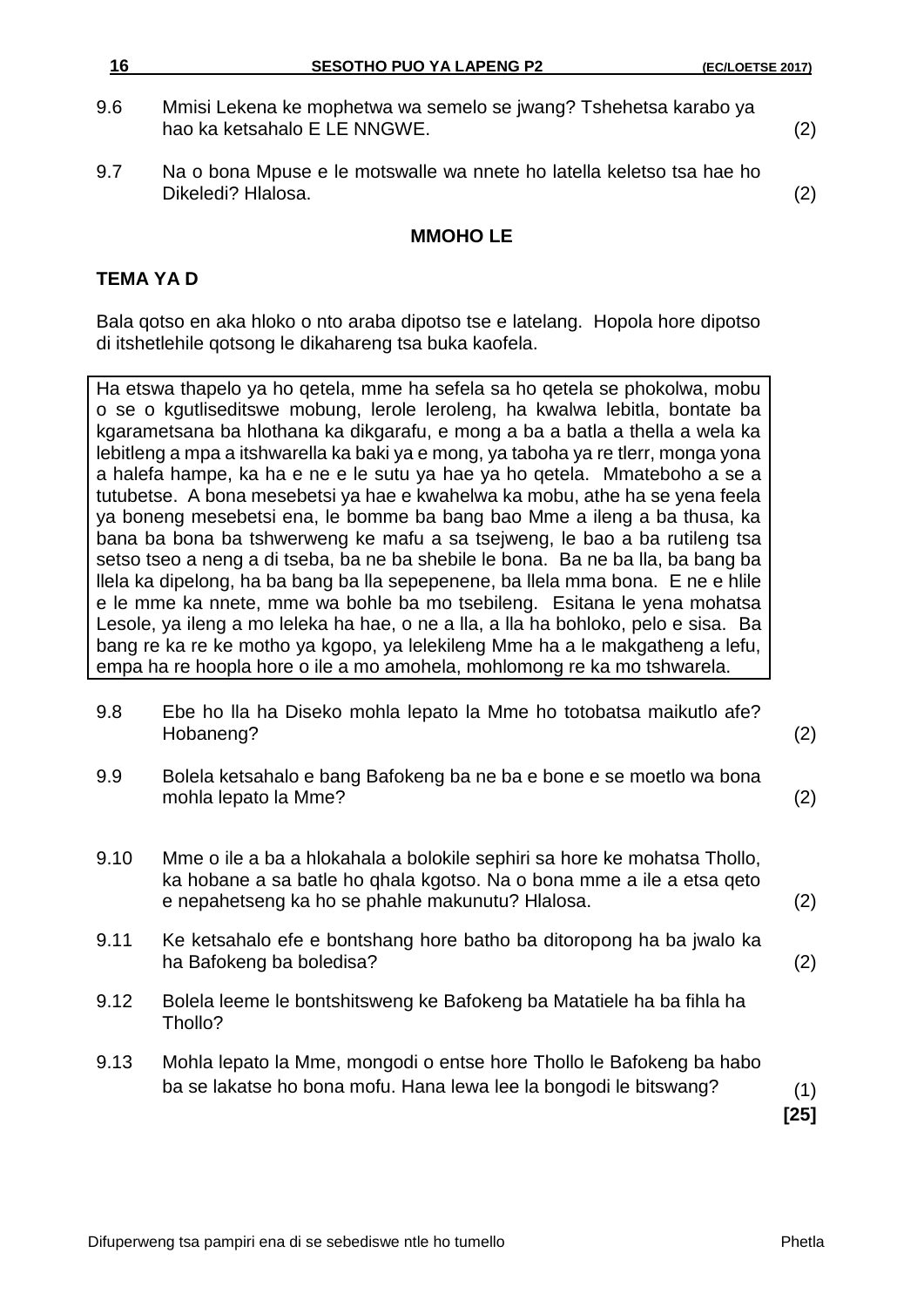# **POTSO YA 10: MOFUTA WA POTSO E TELELE (YA MOQOQO)**

#### **TUTUDU HA E PATWE − Mathene Mahanke**

Ha ngata ho ye ho etsahale hore motho a latele lebitso leo a le reuweng. Sekaseka ditaba tsa pale ena mme o nnetefatse maele a Sesotho a reng 'bitso lebe ke seromo', o itshetlehile ka mophetwa e leng Tutudu Selosenqakile**.** Moqoqo wa hao e be wa bolelele ba mantswe a 400−450.

# **POTSO YA 11: MOFUTA WA DIPOTSO TSE KGUTSHWANE**

#### **TUTUDU HA E PATWE − Mathene Mahanke**

Bala qotso ena ka hloko o nto araba dipotso tse e latelang. Hopola hore dipotso di itshetlehile qotsong le dikahareng tsa buka kaofela.

#### **TEMA YA E**

"Ba heso, dipalo tse ngotsweng dipampiring mono di a utlwahala; empa le ha ho le jwalo dipalo di fapane le maemo a nnete a ditaba. Rona mona re baemedi ba batswadi ba motse ona, ba isitseng bana ba bona dikolong hore ba tlo sebeletsa setjhaba sa habo bona. Ebe re tla ba araba ka le reng eng ha re ba tlisetsa melata empa bana ba bona ba ntse ba lelera moo ba se na mosebetsi? Nna ke re le ha eba dipalonyana tseo tsa lona di supa moikopedi e mong, re ke re qaleng pele ka ho sheba ka lapeng." Ho bua motlatsi wa modulasetulo.

Puisano eo ya hla ya eba teletsana, ha ba ha bonahala eka kgetho e qetella e sekametse ka ho ya hlahang boneng ha ba se ba hlahlanngwa ka bokgoni ba bona. Ke mona moo Tselapedi a ileng a otlanya molamu le lefatshe; a re ha ke re ke re. Mabaka a hae a ne a le mangata, le ha a iIe a itulela ho le reng matitjhere a Mathematics a a welwa. Ka hoo, molemo ke ho ithuela enwa a seng a le ka matsohong. Kopano ya mohlang oo e tswile ho se ho akgelanwe matsoho, mme ba bang ba se ntse ba hweshetsa le reng mohlomong ke nako jwale ya hore Tselapedi a hopotswe ha habo. Ha modulasetulo wa lekgotla la sekolo a re ho voutwe Tselapedi a ema:

"Ke a leboha, modulasetulo. Bontate le bomme, pele le etsa kgetho ka ho phahamisa matsoho le ho voutela eo le mo ratang ke kopa hore le sebedise boko e se dipelo.

| 11.1 | Ditaba tsa padi ee di bonahala di ne di etsahala mehleng efe?<br>Tshehetsa ka mabaka.                                              | (2) |
|------|------------------------------------------------------------------------------------------------------------------------------------|-----|
| 11.2 | Keletso e hlahisitsweng ke Tselapedi ya hore ho hirwe Tutudu sekolong<br>sa Sedibeng, e thusitse jwang ho ntshetsa pele poloto ee? | (2) |
| 11.3 | Ke sefe se entseng hore Ntefeleng a fapane hole le Motsamai ha<br>mmoho le baithutimmoho ka maikutlo a ho tsohela Tutudu matla?    | (2) |
| 11.4 | Hlalosa hore Tutudu ke mophetwa wa mofuta ofe?                                                                                     | (2) |
| 11.5 | Ke sefe seo Dikgapane le Tutudu ba neng ba tshwana ka sona?                                                                        | (2) |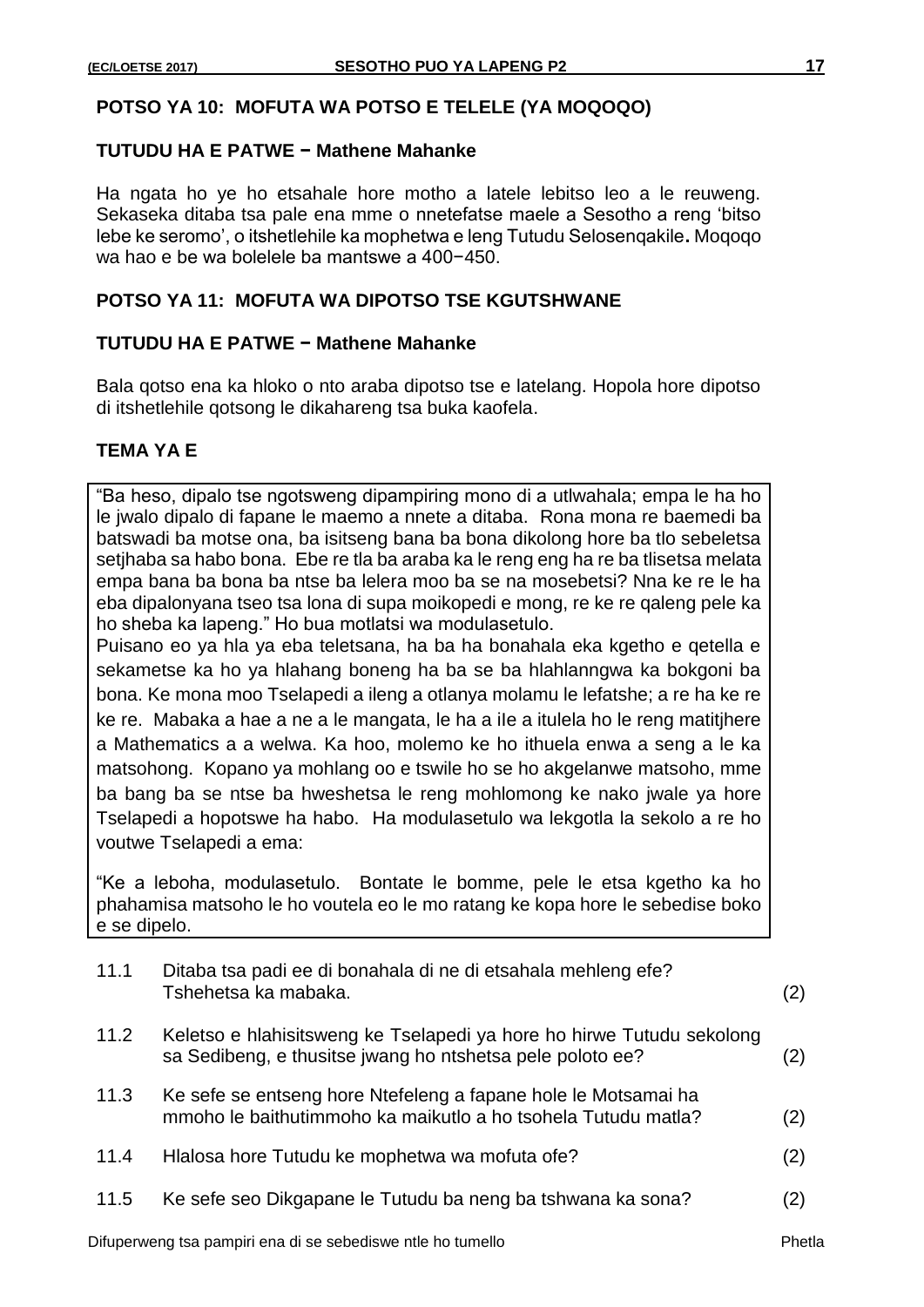- 11.6 Bolela ketsahalo E LE NNGWE e bontshang hore Dimama ke mophetwa ya ratang ho sebedisa menyetla molemong wa hae? (2)
- 11.7 Hlalosa hore ke ketsahalo efe e tlisang tharollo polotong ena. (2)

# **TEMA YA F**

Hoba ba phethole hohle katlung, mme ba ikgotsofatse hore ha ho motho e mong ntle le Tutudu le Ntefeleng, lepolesa la mosadi la mo akgella diaparo tse neng di fanyehilwe setulong, la ba la mo sirelletsa. A apara e se e ntse e le lekgatlakgatla la boradikoranta ba Thabure. Tutudu o ne a ile a re o a bua, a phubulwa molomo hampe feela. Eitse moo ba reng ba tla mo kgabisa ka dipetja, Ntefeleng a etsa thapedi. "Bontate le bomme ke kopa ho hlalosa. Ba mo dumella. Moo a reng o tla qala ka tlhaloso Dikgapane a kena. A kena a fefoha; a ba a nna a kgothometseha. O ne a ile a theoha koloi e so eme, a ba a kgumuha ha bohloko ditsweng le mangoleng. A kena a hlahlile mahlo eka lehlanya. "Keng, Tutudu moratuwa? Ke mang...? O pholohile? Ntefeleng ke wena?" A bokolla. A ikakgela molaleng wa Tutudu. Ha a tloha a mamarelana le Ntefeleng, a ntse a lla: "Ke a leboha. O, Modimo, ke a leboha!" Ha eka sefefo se a teba lepolesa lane la boela la re Ntefeleng a hlalose jwaloka ha a ne a tshepisitse. Le yena Ntefeleng letshoho le ne le se le le siyo. Ho ne ho bonahala o hlile o maikemisetsong a ho bua. Moo a reng o tla qala ha utlwahala lerata la batho ba tlang ba potlakile, ba bile ba le pina. Yona yane ya Thabang le sehlopha sa hae. E ne e ntse e hulwa ka pele ke yena Thabang ka sebele. Motsamai o teng. 11.8 Tutudu o tebela Ntefeleng ha a fihla a le dikobong tsa hae. Ketsahalo ee e mo hlahisa e le motho ya semelo se jwang? (2)

11.10 Na o bona Tutudu a entse hantle ho tiisetsa maemo a tsitsipano ao a neng a kopana le ona Sedibeng? (2)

11.9 Bolela ketsahalo E LE NNGWE e bontshang mothinya pading ena. (2)

- 11.11 Ke ketsahalo efe E LE NNGWE e totobatsang hore Tselapedi e ne e le moetapele wa nnete ya nang le tshireletso ho basebeletsi ba hae? (2)
- 11.12 Tutudu o kgona ho tiisetsa maemo a thata ao a kopanang le ona tseleng ya hae ya bophelo. Ha o nahana ke sefe se mo entseng hore a be le botho boo? (2)
- 11.13 Ke ketsahalo efe e bontshang hore Tutudu o ne a le sebete? (1) **[25]**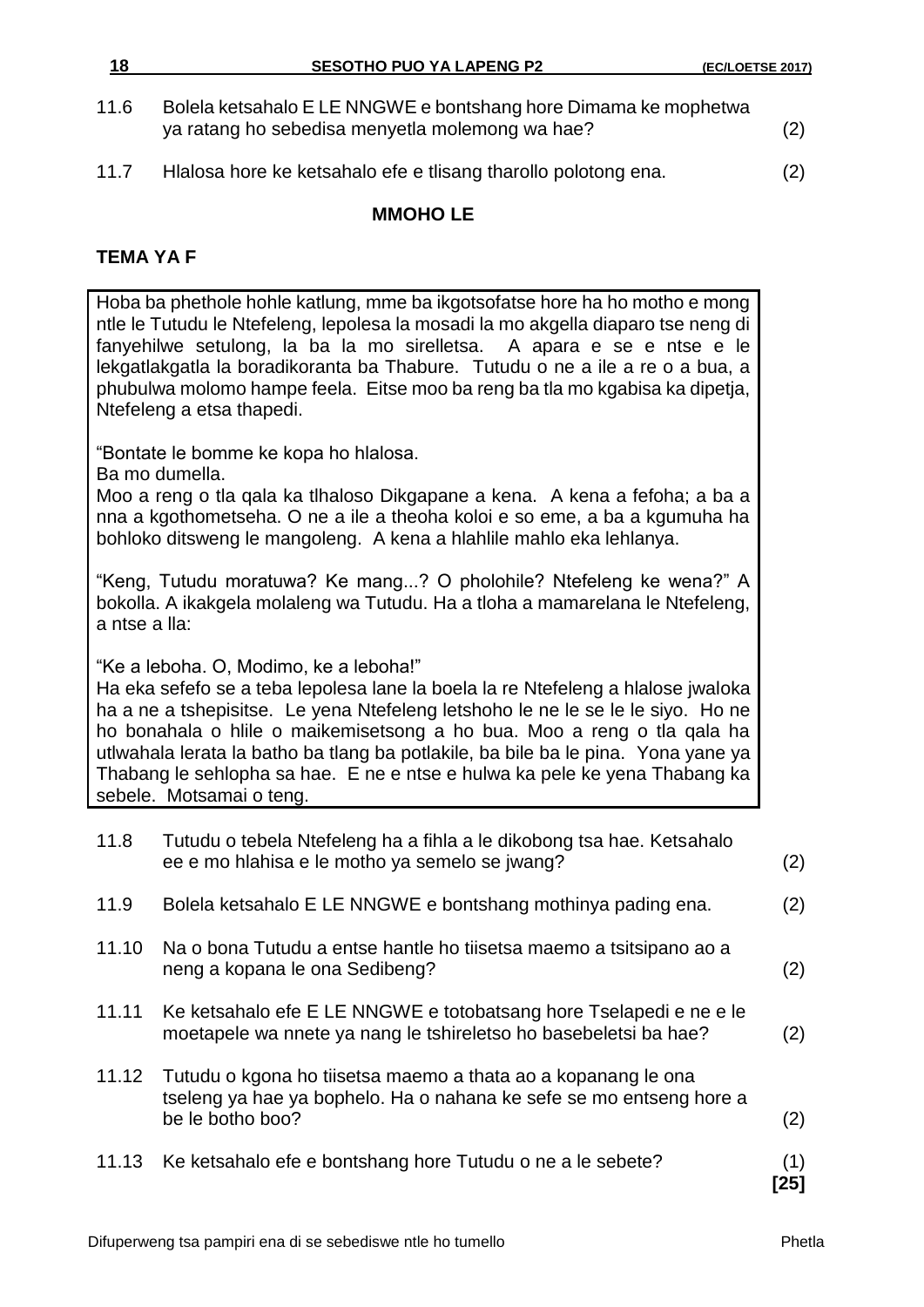# **SENGOLWA SA BOHOLOHOLO**

## **POTSO YA 12: MOFUTA WA POTSO E TELELE (YA MOQOQO)**

#### **KE QATI E A LOMISANWA − SJ Mamashela**

Sekaseka tshomo ya 'Moleso wa dikgomo' le 'Seboko sena sa Bakoena' o ipapise le puo e reng'Ha se ka dinako tsohle bobe bo hlolang botle' Moqoqo wa hao e be wa bolelele ba mantswe a 400−450.

Ho thwe kgalekgale ho ne ho e na le basadi ba babedi ba sethepu. Basading bana, e mong e ne e le moimana. Mohaditsong wa hae a rera ho mmolaya, ho ba yena a hloka thari. A hlapanya hore o tla leka malebaleba ohle hore lesea lena le se phele hammoho le mma lona.

Ka letsatsi la ho kena tlung, mohaditsong a ikatametsa a etsa eka o batla ho thusa mosadi enwa. A sila moleso wa dikgomo mme a o fehlella le lesheleshele a nto isetsa motswetse hore a habole a tle a sisetse lesea. Motswetse a habola lesheleshele ntle le pelaelo ya letho.

A qala ho nona motswetswe hoba mohaditsong o ne a hlile a mo foqa lesheleshele lena le entsweng ka moleso wa dikgomo. Ha mohaditsong a bona motswetse a nona, a thaba mme a nahana hore o qala ho ruruha e se e le ha moleso osebetsa. Matsatsi le dibeke tsa nna tsa feta ho se letho le etsahallang motswetse. wale a nonopela le letlalo la hlaka a ba motle ba Seilatsatsi wa tshomong. Qetellong mohaditsong a bona hore setlhare sa hae ha se sebetse. A qetella le yena a se a iphehela a habola. Yaba le batswetse ba se ba phehelwa lesheleshele lena la mabele.

## **HA MMOHO LE**

- 1. Ngwana mosadi a kgwele a mamela,
- 2. A utlwa ha ho latolelwa Bakoena
- 3. Mohla dikgomo di nkuwang Botha-Bothe
- 4. Kgomo tsa kgutsanyana ya boMohato.
- 5. Le no ja le di siya masapo,
- 6. Mohla a holang o ya di batla.
- 7. Sa hlaha ka pelo mpeta
- 8. Seoli sa boNthe le Bakhothu,
- 9. Ntsu e kene meraka ya Bakhothu,
- 10. Ya kena ya Bakhothu le Baropoli,
- 11. Ya re Morwa a tlo bolawa kwano!
- 12. Mofihlamedi wa lona wa Matsitsa,
- 13. O fihlametse maqheku a mo seba.
- 14. Ba re kajeno ho hlahile Mapate:
- 15. A patahanya masohana,
- 16. A hlaba batho ka rumo le le leng!
- 17. Lerumo la ngwana Posholi, serumo,
- 18. Le leng ngwana Posholi, seripa,
- 19. Le ripileng hlooho ya Molapo!
- 20. Yena ha iphe, a ipolele; **[25]**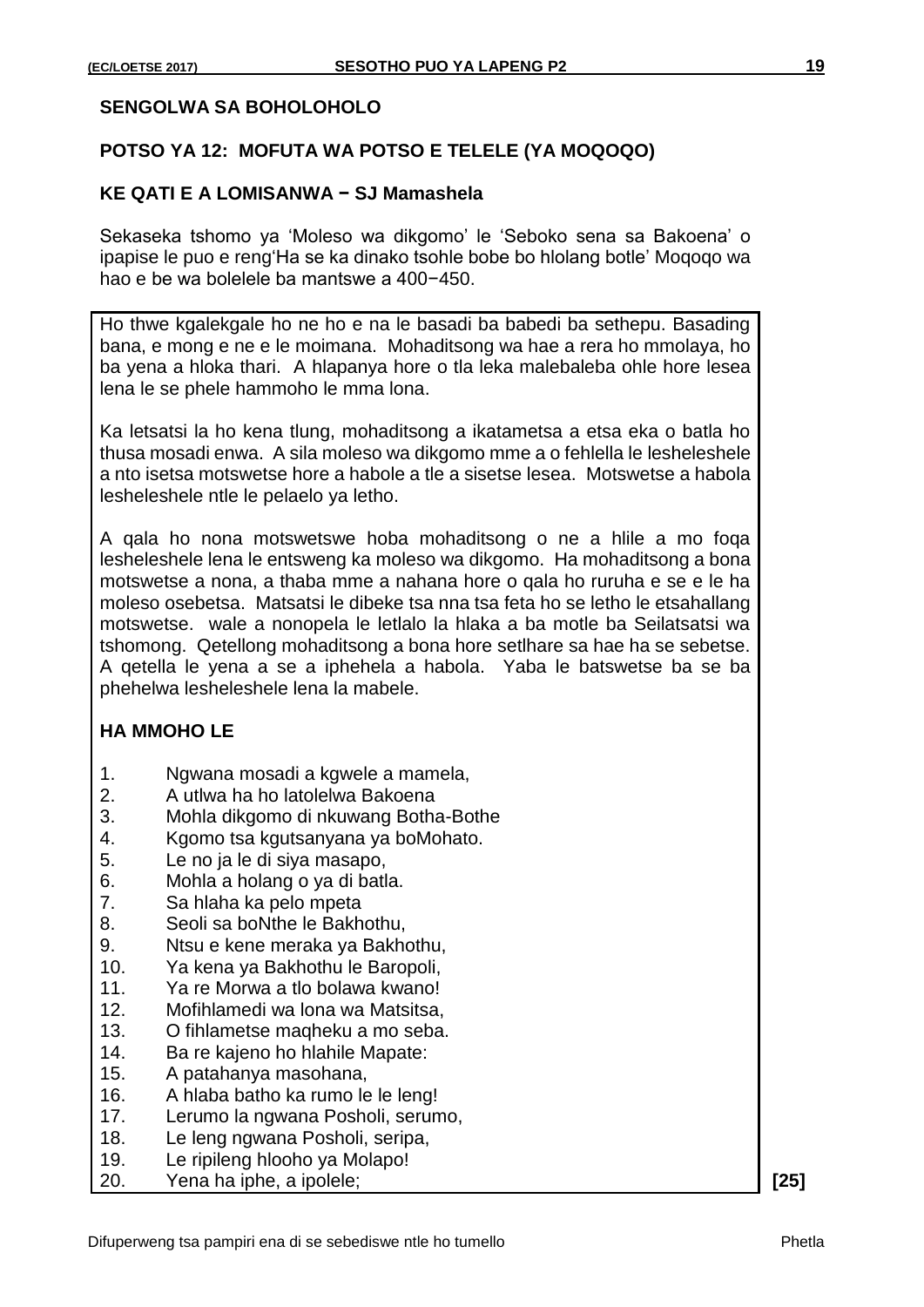# **POTSO YA 13: MOFUTA WA DIPOTSO TSE KGUTSHWANE**

# **KE QATI E A LOMISANWA − SJ Mamashela**

# **TEMA YA G**

Bala qotso ena ka hloko o nto araba dipotso tse e latelang. Hopola hore dipotso di itshetlehile qotsong le dikahareng tsa thoko kaofela.

# **SEBOKO SA BAKOENA**

Bakoena ke batho ba anang phoofolo ena e matla, e bohale e bitswang kwena. E na le letlalo le mahwashe le meno a bohale haholo. Bophelo ba yona hangata bo metsing. Ke phoofolo e ntseng e kgona ho phela leha e se ka hare ho metsi. Bakoena le bona ba ntse ba fapana jwalo, ha ba ipolela bona ba di bolela jwana:

Bakoena ba ha Monaheng ha ba ipolela ba re: "Ke Mokoena wa ha Monaheng, Ke motho wa ha Nkopane wa Mathula, Ke lebewana la Kadi ya Tsholo, Mailangwathelwa, masajeng sengwathana sa maobane, Maja polokwe,

Ke petsana lehowa, ho wa Makgetha le Pitsi, Mora Monyane, pitsi e lla e komakoma ka meso, E komakoma ka meso e komisa.

Setjhaba sa hae sa Monaheng, Hara motse o re patela a lapa, A re o tshwerwe ke mala, a ruruha phatla, A re o tshwerwe ke meno, a paqama ke semorabele Wa Tsholwane, Tsholo o hanne borena.

O lwanne jwalo ka tlou Makgaola, Ba re e hate ka maro Monyane, E ka hata ka maro jwang e shwa, Ka mpa hlabathe le e tletse mokokotlo, Ya sunya nko fatshe, ya kgaola ya ya.

| 13.1 | Bolela hore Bakoena ba Monaheng ba ana phoofolo efe?                                                                                        | (1) |
|------|---------------------------------------------------------------------------------------------------------------------------------------------|-----|
| 13.2 | Ke sefe se etsang hore ba ile ho ngwathelwa? Hialosa.                                                                                       | (2) |
| 13.3 | Hlalosa hore seroki se senola Monaheng e le mophetwa wa semelo<br>se jwang, ha se re: 'Hara motse o re patela a lapa' molathokong<br>wa 10? | (2) |
| 13.4 | Temathokong ya 2, golla molathoko O LE MONG o bontshang hore<br>Mokoena wa ha Monaheng o tshaba tlala?                                      | (2) |
| 13.5 | Bolela mabitso a bara ba Monaheng.                                                                                                          | (2) |
| 13.6 | Phoofolo e anwang ke Bakoena e itwanela ho sera sa yona ka ditho<br>dife tsa mmele? Bolela setho SE LE SENG.                                |     |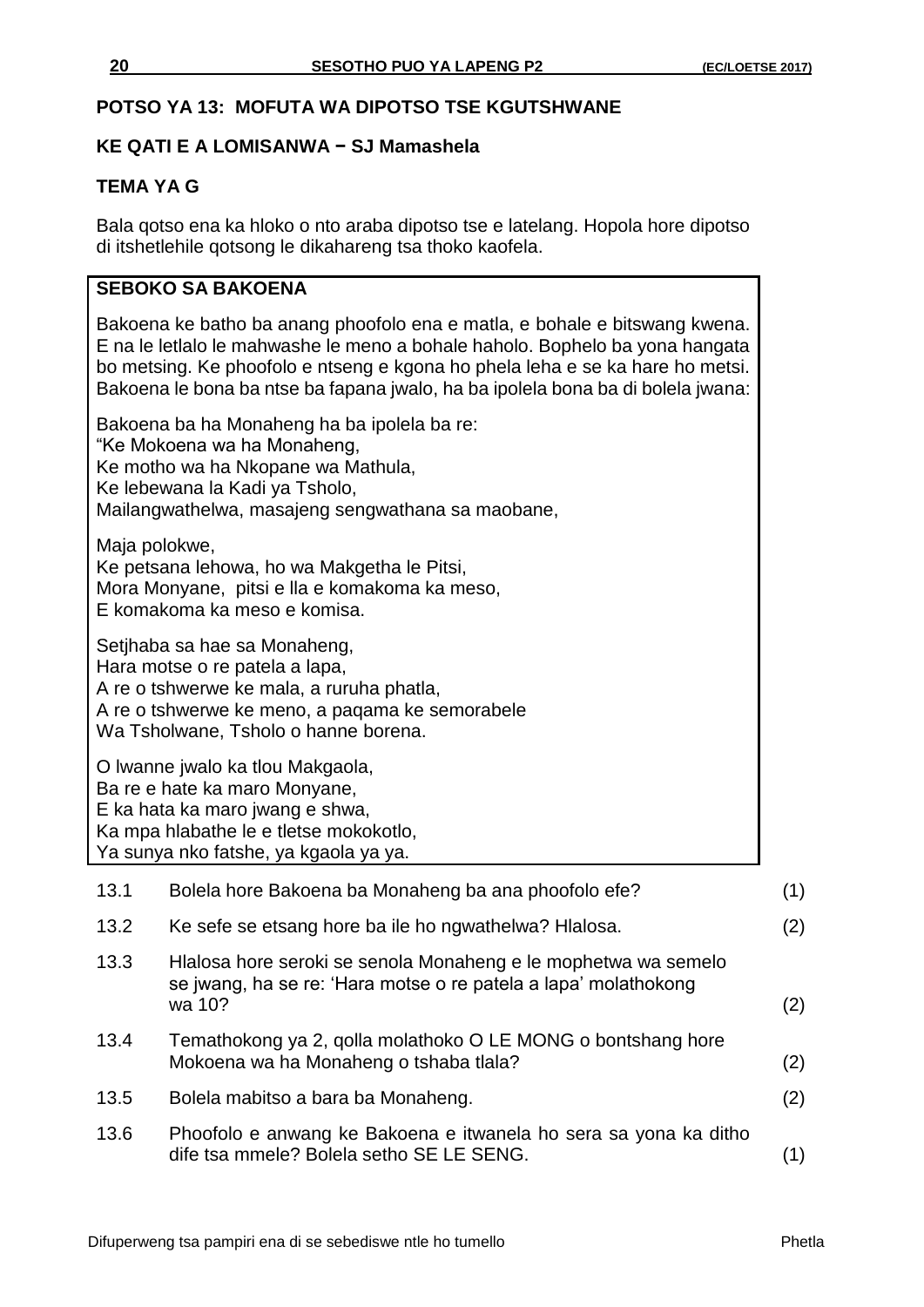#### **MMOHO LE** (2)

# **TEMA YA H** (2)

Bala qotso ena ka hloko o nto araba dipotso tse e latelang. Hopola hore dipotso di itshetlehile qotsong le dikahareng tsa tshomo kaofela. (2)

# **MMUTLANYANA LE TAUMOHOLO**

Ba re e ne e le Mmutlanyana le Taumoholo ba dula mmoho, mme ba bolawa ke tlala. Mmutlanyana a re: 'Ntatemoholo, ha re hahe lesaka,' Yaba ba haha lesaka leo. Ha ba se ba qetile, ke ha Mmutlanyane a re:' Jwale ntatemoholo, ke tla hoeletsa diphoofolo tsohle hore di tle; ke di bolelle hore taumoholo o shwele, mme e tle e re diphoofolo tsena ha di fihla di kena ka sakeng ka mona, wena o rapalle ka mono ka sakeng pele di fihla; di tle di nahane hore o shwele. Nna ke tla kwala monyako oo. Kaha lerako lena le leteletsana, di tla hloleha ho tlola. E tle e re ha ke kwetse, o tsohe, o di bolaye kaofela, re tla ja nama e be e re tene.' Ba haha lesaka lena, ba le qeta. Ha ba qetile yaba mmutlanyana o a hoeletsa, e sale hoseng, a re: Diphoofolo tsohle, Taumoholo o shwele!'

Kgele tsa phutheha. Tsa fihla tsa tlala lesaka ntate, tsa tlala lesaka diphoofolo, tsa tlala. Eitse ha di fella ka moo, ha Mmutla a ntse a kwala lesaka Tshwene a re:'Aaa ka Kgiba ruri ra e bona mehlolo re hodile.' A re: 'Mmutlanyana mofu eo wa hao ke wa neng?' Mmutlanyana a re: 'O hlokahetse bosiu ha bo wela fatshe.' Tshwene a phamola ngwana hae a mo lahlela ka mokokotlong. A nka lehlokwa a hlaba Taumohlolo ka sebonong. Taumoholo a honyetsa marao. Tshwene a hlokomela hore o sa phela, yaba o tlola lebota a baleha.

Jwale diphoofolo tsena tse ding tsa nahana hore o sutumeditswe ke Tshwene ka letsoho. Dinone le tse ding tse kang Ditshepe, Dithiane, diphoofolo tse tsebang ho tlola, tsa tlola lesaka. Ha sala tsena tse kgutshwane tsena tse sa tsebeng ho tlola. Taumoholo a tsoha, a di rinya kaofela. Jwale ha bekwa nama moo, ha etswa dihwapa, ha beswa dinonneng tsena, ha phehwa. Ke ha Taumoholo a tima Mmutlanyana, a mo fa hanyenyane. Mona moo ho nonneng ho ja ha hotona feela. Mmutlanyana a sehelwa ho tsane tse kang di otile, tse se nang mafura. Mmutlanyana a re:'Ntatemoholo, ha re rulele lerako lena e tle e ha pula e tla, lerako lena e be e le ntho e kang ntlo, re tle re tsebe ho kena ka hara ntlo ena ya rona le nama ya rona.

| 13.7  | Mophetwa wa sehlooho ke mang tshomong ee?                                                                 | (1) |
|-------|-----------------------------------------------------------------------------------------------------------|-----|
| 13.8  | Ha o nahana diphoofolo di ile tsa bontsha maikutlo afe ha di utlwa hore<br>Taumoholo o shwele? Hobaneng?  | (2) |
| 13.9  | Ke ketsahalo efe e ileng ya etswa ke Tshwene e bontsitsheng hore ha<br>se nkele morohong letswai le teng? | (1) |
| 13.10 | Ditaba tsa tshomo ee di etsahala tikolohong ya mehleng efe?<br>Tshehetsa ka mabaka ho tswa tshomong.      | (2) |
| 13.11 | Ketso ya hore Taumoholo a fe Mmutlanyana nama e otileng, e mo<br>senola e le mophetwa ya semelo se jwang? | (2) |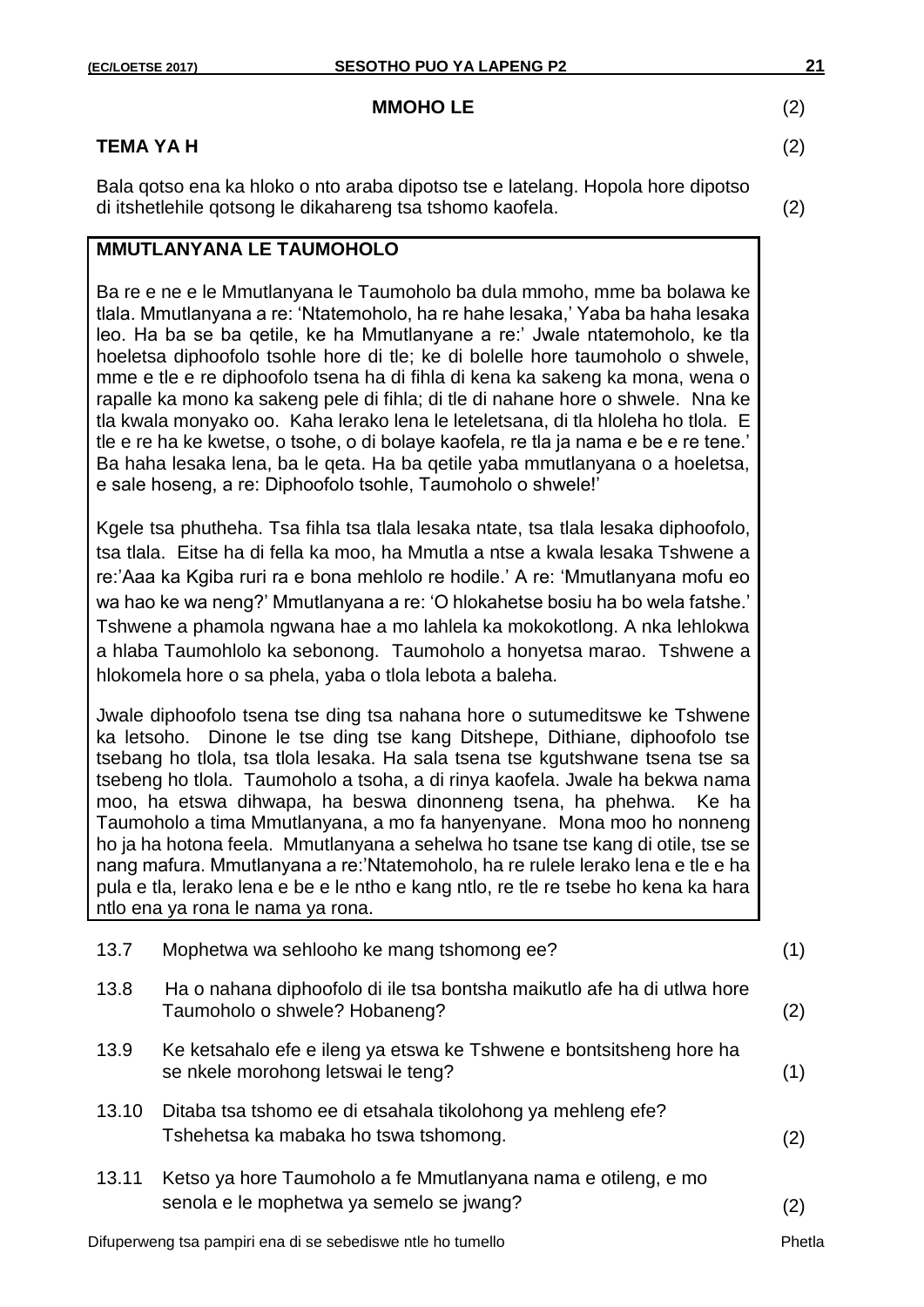| 22 | <b>SESOTHO PUO YA LAPENG P2</b>                                                                                         | (EC/LOETSE 2017) |
|----|-------------------------------------------------------------------------------------------------------------------------|------------------|
|    | 13.12 Taumoholo ke mophetwa wa mofuta ofe? Hobaneng?                                                                    | (1)              |
|    | 13.13 Molaetsa wa tshomo ee ke ofe?                                                                                     | (2)              |
|    | 13.14 O itshetlehile ka ditaba tsa tshomo ena nnetefatsa maele a Sesotho a<br>reng 'Bohlale ha bo ahe ntlo e le nngwe'. | (2)              |
|    | 13.15 Qetelo ya tshomo ena e totobatsa maikutlo a jwang? Hobaneng?                                                      | (2)<br>$[25]$    |
|    | <b>MATSHWAO OHLE A KAROLO YA B:</b>                                                                                     | 25               |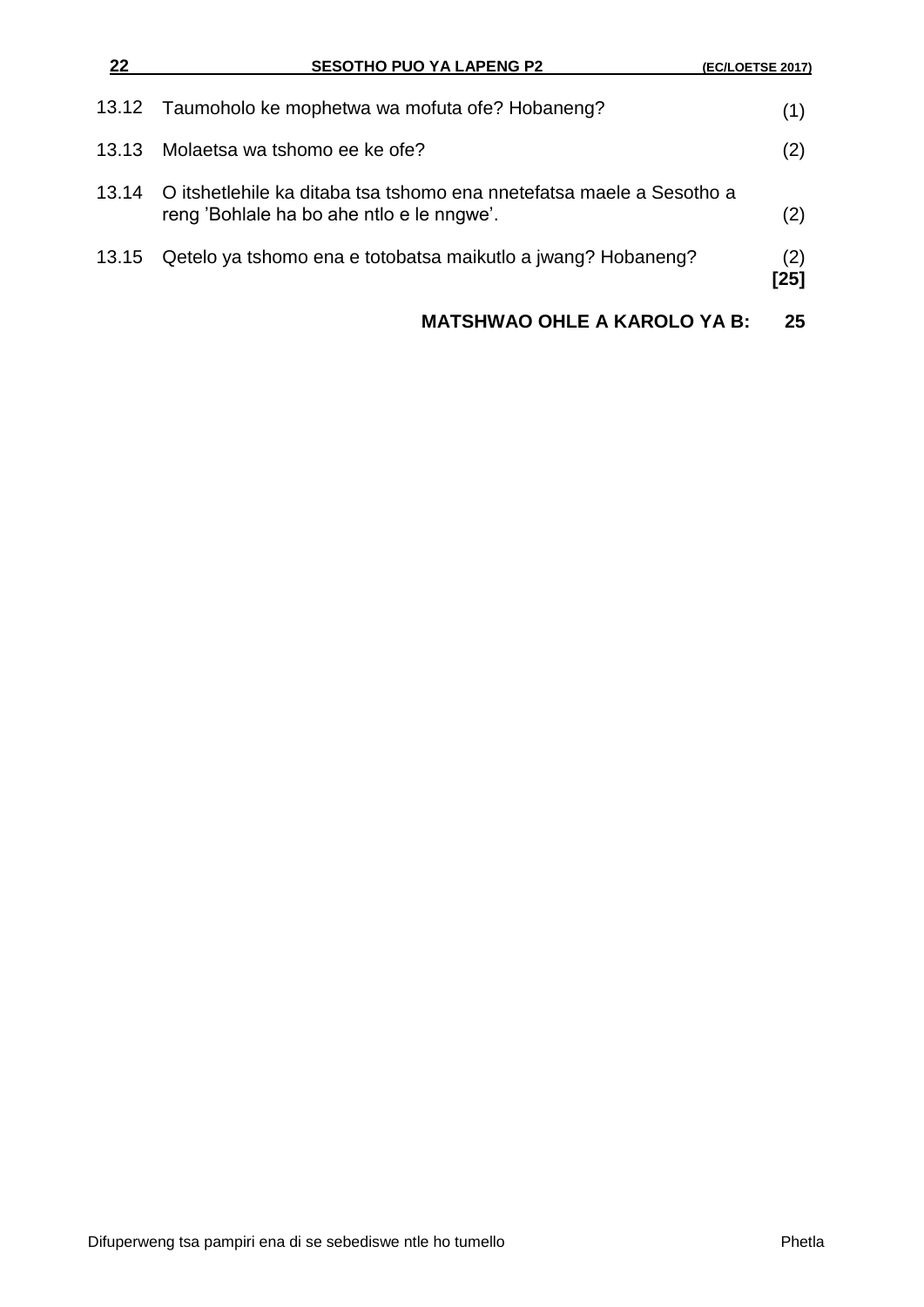## **KAROLO YA C: TSHWANTSHISO/TERAMA**

Ha o arabile potso ya moqoqo KAROLONG YA B, araba dipotso tse kgutshwane karolong ena. Ha o arabile dipotso tse kgutshwane KAROLONG YA B, jwale araba ya moqoqo.

#### **POTSO YA 14: MOFUTA WA POTSO E TELELE (YA MOQOQO) SEYALEMOYA − RH Moeketsi**

# **Ha se boya ba ntja**— **Mokobo Leduma**

O itshetlehile ka ditaba tsa tshwantshiso ena, 'Ha se boya ba ntja' Sekaseka diketsahalo tsa tshwantshiso ena o bontshe ka moo mefuta ena ya baphetwa e hlahellang kateng. Moqoqo wa hao e be wa bolelele ba mantswe a 40−450

- Moetapele
- Mohanyetsi
- Mothusi

## **POTSO YA 15: MOFUTA WA DIPOTSO TSE KGUTSHWANE SEYALEMOYA — RH Moeketsi**

#### **TEMA YA 1**

## **Sekgobo sa Tshifanalehata — Jacob Radebe**

Bala qotso ena ka hloko o nto araba dipotso tse e latelang. Hopola hore dipotso di itshetlehile qotsong le dikahareng tsa buka kaofela.

| Ramanaka: | O a ngabola ka nnete, moradi. Feela ke nnete o ke be wa hlola o<br>nyorwa ho feta lenyora lena  Ha re ye he ke yo o bontsha moo o<br>tla phomola teng                                                                                                                                                                                                                                                                                                                                                                                                                                                                                                                                                                                                                                                                                                                                                            |
|-----------|------------------------------------------------------------------------------------------------------------------------------------------------------------------------------------------------------------------------------------------------------------------------------------------------------------------------------------------------------------------------------------------------------------------------------------------------------------------------------------------------------------------------------------------------------------------------------------------------------------------------------------------------------------------------------------------------------------------------------------------------------------------------------------------------------------------------------------------------------------------------------------------------------------------|
| Tholang:  | Empa ntate Ra  Rama  na  ka ke a tsekela. E ka re hlooho<br>ya ka e                                                                                                                                                                                                                                                                                                                                                                                                                                                                                                                                                                                                                                                                                                                                                                                                                                              |
| Ramanaka: | Tloo ke o tshware Tholang ngwanaka  O tla hlaphohelwa hona<br>jwale  o ne o nyoruwe ho tlola tekanyo  Tloo itshwareletse ka<br>nna. Etlo moradinyanaka  a re kene ka kamoreng ena. Ke hona<br>ka mona hee  Ho jwang? Ke re na o ikutlwa jwang?                                                                                                                                                                                                                                                                                                                                                                                                                                                                                                                                                                                                                                                                   |
| Tholang:  | Ke Tholang  nnnna  K e  ke  noruwe                                                                                                                                                                                                                                                                                                                                                                                                                                                                                                                                                                                                                                                                                                                                                                                                                                                                               |
| Ramanaka: | Eke!  Ha  ha  Eka ntho yane e tla sebetsa. Sala moo ke tla<br>tla ke o bona ha masiu a rwalellana ngwanaka. Ako re ke ilo<br>hahlwa ke moya ka ntle. Sephoko sena basadi! Ke eo e kgutla<br>karabo! Ha se tjho tjena se bolela hore mosebetsi wa ka o<br>phethahetse! E, nna Ramanaka ke le mong feela. Kajeno ke enwa<br>ngwananyana enwa o batlile a nntswa ka tlase. Ha ke ne nka<br>dumela ho mo phekola le ho mo fehlella, ho ne ho tla tswa ngaka<br>ya popota, e mphetang le ka methokgo! Ke ka hona ke mo<br>tshereantseng ka mane!  Ha  ha  ha  ha $E$ , o tla<br>tsherehana jwalo matsatsi a mararo a sa bue, a sa je, a sa etse<br>letho ho fihlela a bolawa ke tlala. Ke Ramanaka ke le mong mme<br>nke ke ka dumela ho phutlwa ka mesenyana mona ke bananyana<br>ba kang Tholang tjena! Ke qetile ka yena, ke tla nne ke yo mo<br>hiwela feela le ho mo foka ka tihare tsa ka a tsherehane ho qeta! |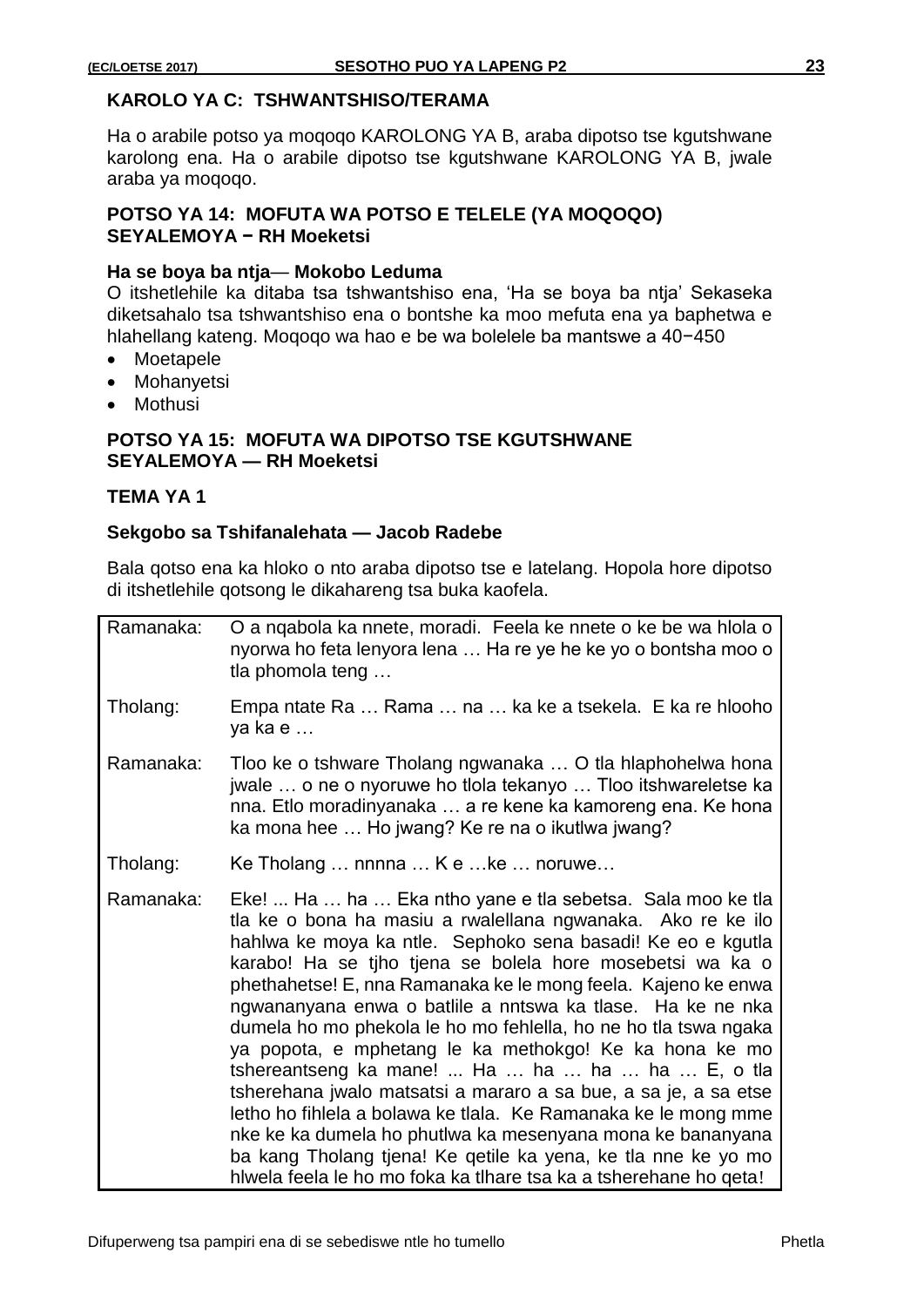| 24   | <b>SESOTHO PUO YA LAPENG P2</b><br>(EC/LOETSE 2017)                                                                                                       |     |
|------|-----------------------------------------------------------------------------------------------------------------------------------------------------------|-----|
| 15.1 | Fana ka sebapadi se ka sehloohong seo e leng molwantshi<br>tshwantshisong ena?                                                                            | (1) |
| 15.2 | Bohlokwa ba boipuiso ba Ramanaka gotsong e ka hodimo ke bofe?                                                                                             | (2) |
| 15.3 | Ke leeme/tshekamelo efe e hlahiswang ke puo ya Ramanaka ha a re' nke<br>ke ka dumela ho phutlwa ka mesenyana mona ke bananyana ba kang<br>Tholang tiena'? | (2) |
| 15.4 | Diketsahalo tsa tshwantshiso di senola Ramanaka e le sebapadi sa semelo<br>se jwang?                                                                      | (2) |
| 15.5 | Tholang ho bonahala a sa kgone ho bua hantle. Ebe see se bakwa ke<br>eng?                                                                                 | (1) |
| 15.6 | Hlalosa hore Ramanaka o bolelang ha a re Tholang ha a phete a nyorwa?                                                                                     | (2) |
| 15.7 | Sehlohlolo sa tshwantshiso ena se etsahala tikolohong efe?                                                                                                | (1) |
| 15.8 | Ho batswadi ba Tholang ke ofe o ka mmehang molato hodima ho<br>tsherehana ha Tholang? Hobaneng?                                                           | (2) |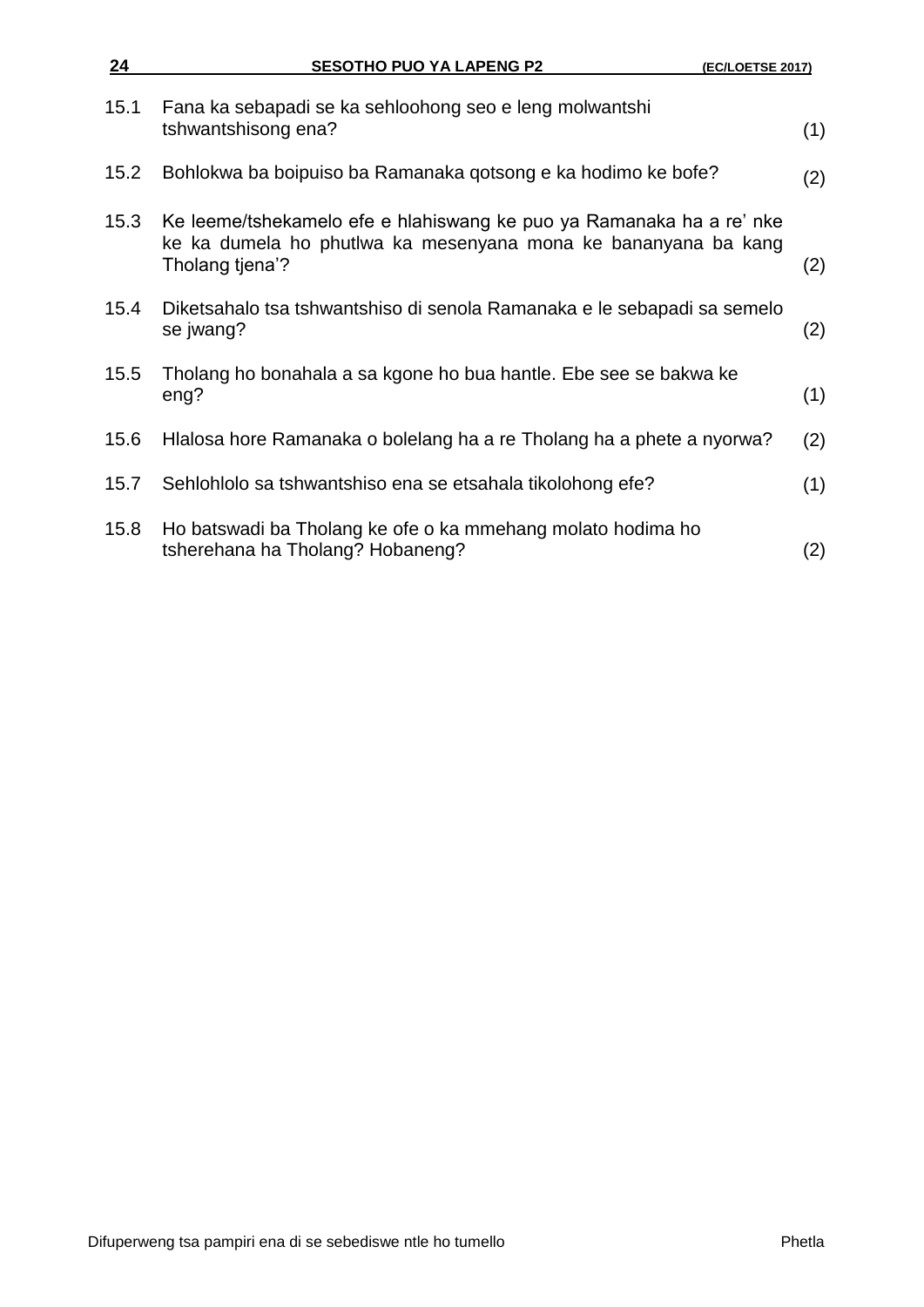Bala qotso ena ka hloko o nto araba dipotso tse e latelang. Hopola hore dipotso di itshetlehile qotsong le dikahareng tsa buka kaofela.

# **TEMA YA J**

| Mmanthako: | Ho jwalo ntate. Ha e le moo a re hialosetsa feela mathata a<br>rona ntle le ho re a shebe masapong, re tla mamela.                                                                                                                                             |
|------------|----------------------------------------------------------------------------------------------------------------------------------------------------------------------------------------------------------------------------------------------------------------|
| Ramanaka:  | Le ha le sa mpotse lebaka la ho se lahle ditaola tjena, feela ke<br>tla le jwetsa. Le tille hoseng ho hotle, pele ho batho ba bang,<br>mme kelello ena ya ka e sa le kaofela, hoo badimo ba ka ba<br>ntseng ba nkapesitse kobo ena ya neo eo ba mphileng yona. |
| Mokeo:     | Kgele! Ke bohlale bo bong bono! Tswela pele ntate, re<br>mathateng mona ka nnete!                                                                                                                                                                              |
| Ramanaka:  | Le tle le mamedisise taba ena hantle. Le a batla mona moo le<br>leng teng, mme le batla motho.                                                                                                                                                                 |
| Mmanthako: | Basadi!  Hm! Ekare ditaba tsena tsa hao di tla ba monate<br>ntate Ramanaka. Bua ntate!                                                                                                                                                                         |
| Ramanaka:  | Motho eo le mmatlang o amana le Iona ka madi. Feela motho<br>eno o a kula moo a le teng, o tshwerwe ke bohloko ba hlooho.<br>Na ke a nepa kapa ke ka thoko haholo ho seo le tlang ka<br>sona?                                                                  |
| Mmanthako: | O a tihesa ntate tswela pele!                                                                                                                                                                                                                                  |
| Ramanaka:  | Bohloko ba hlooho boo ke buang ka bona, ke bongaka ba<br>motho eo, bongaka ba bothuela!                                                                                                                                                                        |
| Mmanthako: | Ao basadi! Na ke nnete ntate a ka bua nnete e kale? O ngaka<br>ya nnete o a tsebaao, ngwanaka basadi                                                                                                                                                           |
| Mokeo:     | Butle le wena Mmanthako ho etella Ramanaka pele!                                                                                                                                                                                                               |
| Ramanaka:  | Ha ho na thuso ho nketella pele ha hae ntate Mokeo hobane<br>ke bua nnete  Nnete ya hore le batla moradi wa lona!                                                                                                                                              |
| Mmanthako: | Ke tiholo! Ke tiholo hore o tla re thusa ntate Ramanaka! O<br>kae?                                                                                                                                                                                             |
| Mokeo:     | Butle mosadi!                                                                                                                                                                                                                                                  |
| Ramanaka:  | O teng mme, moo a le teng o tlisitswe ke badimo ba hae hore<br>ke tlo mo fehlella e be lethuela le felletseng!                                                                                                                                                 |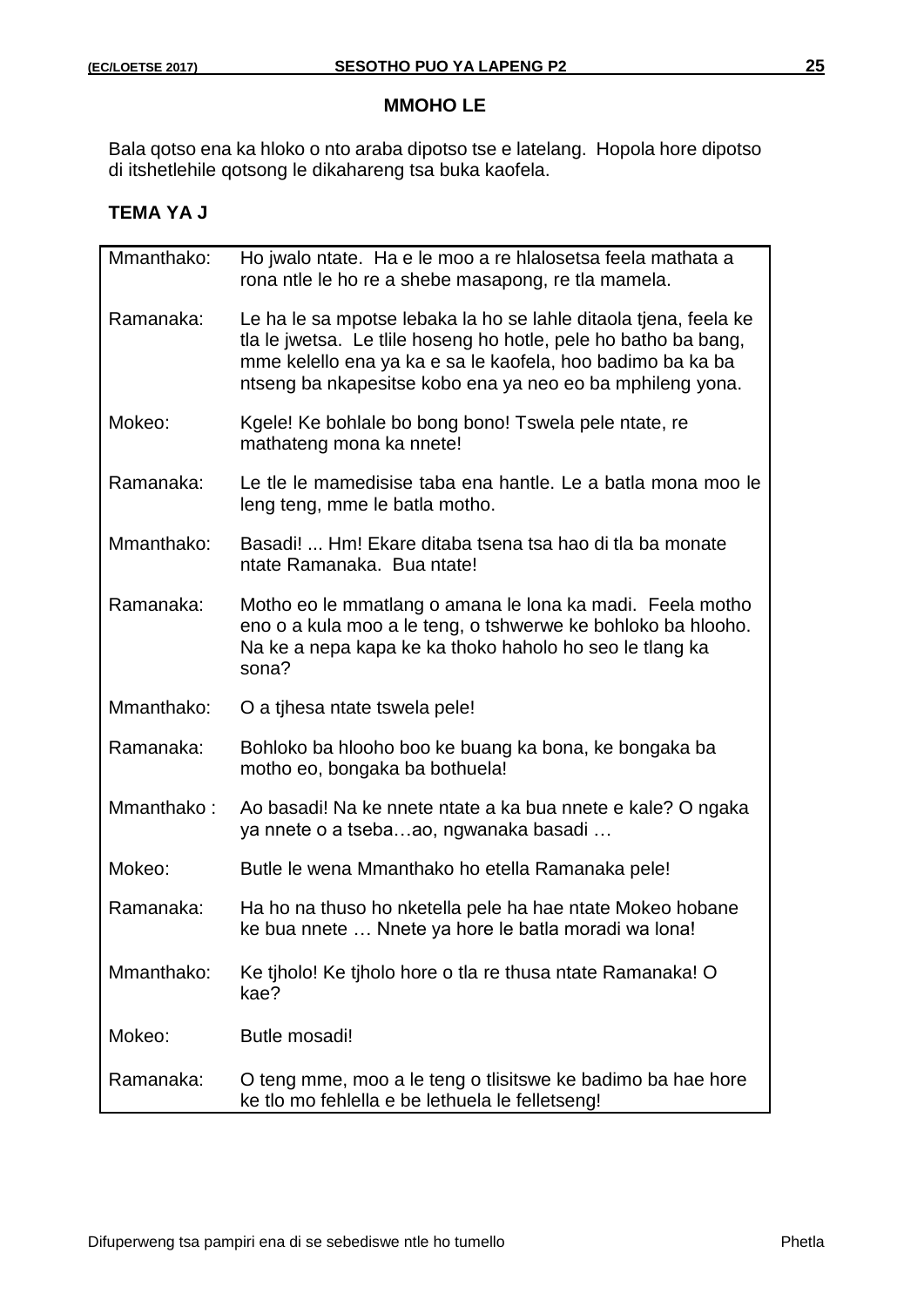| 26    | <b>SESOTHO PUO YA LAPENG P2</b>                                                                                                                                            | (EC/LOETSE 2017) |
|-------|----------------------------------------------------------------------------------------------------------------------------------------------------------------------------|------------------|
| 15.9  | Mokeo ke mofuta o jwang wa sebapadi?                                                                                                                                       | (1)              |
| 15.10 | Bolela hore ke lebaka lefe le behang batswadi ba Tholang ha<br>Ramanaka.                                                                                                   | (1)              |
| 15.11 | Bolela phapano e teng pakeng tsa tumelo eo batswadi ba Tholang ba<br>nang le yona mabapi le ho phekola bokulo ba Tholang.                                                  | (2)              |
|       | 15.12 Ketso ya hore Ramanaka a tsherehanye Tholang e re hlokomedisang<br>ka dingaka tsa setho?                                                                             | (2)              |
| 15.13 | Ke kgohlano ya mofuta ofe eo Ramanaka a bileng le yona hang ha<br>elellwa hore Tholang o tshwerwe ke moya wa bothuela? Tshehetsa<br>karabo ya hao ka ketsahalo e terameng. | (2)              |
| 15.14 | Ke mothinya ofe o sa lebellwang o hlahiswang ke tshebetso ya<br>Ramanaka ho Tholang?                                                                                       | (2)              |
| 15.15 | Qetelo/phethelo ya terama ee, e totobatsa maikutlo a jwang?<br>Hobaneng?                                                                                                   | (2)              |
|       |                                                                                                                                                                            |                  |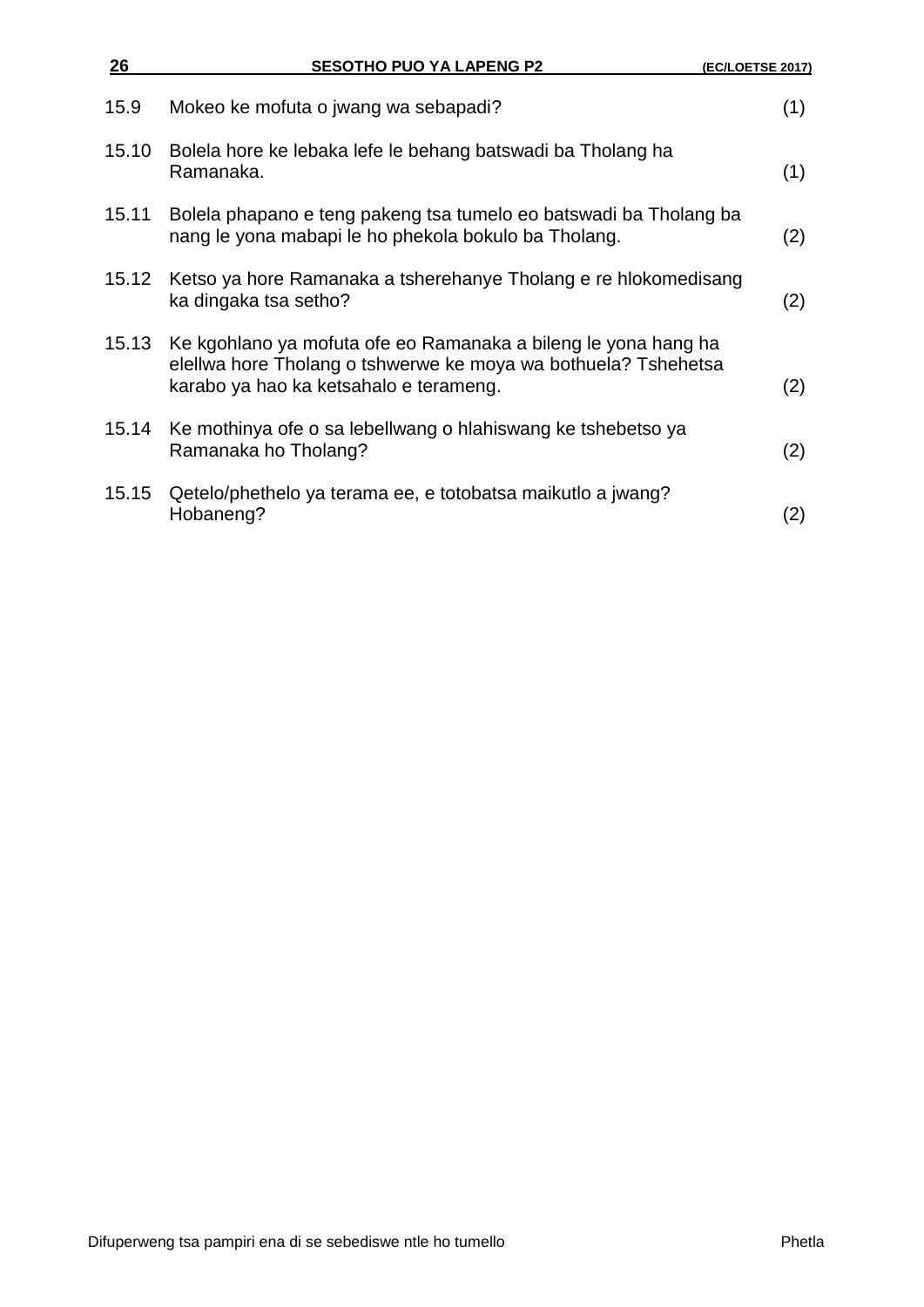# **POTSO YA 16: MOFUTA WA POTSO E TELELE (YA MOQOQO)**

### **HAESO MAFOTHOLENG − CJ TELEKI**

O itshetlehile ka ditaba tsa tshwantshiso ena, 'Haeso Mafotholeng' Sekaseka diketsahalo tsa tshwantshiso ena o bontshe ka moo mefuta ena ya baphetwa e hlahellang kateng. Moqoqo wa hao e be wa bolelele ba mantswe a 400−450.

- Moetapele
- Mohanyetsi
- Mothusi **[25]**

## **POTSO YA 17: (MOFUTA WA DIPOTSO TSE KGUTSHWANE)**

#### **HAESO MAFOTHOLENG − CJ TELEKI**

## **TEMA YA K**

Bala qotso ena ka hloko, o nto araba dipotso tse e latelang. Hopola hore dipotso di itshetlehile qotsong le dikahareng tsa buka kaofela.

- Morongwe: Aubuti Molefi, o se o buetse ruri hoo le lentswe la hao le se le felletswe ke matla. Kwana ke phoso hore motho o le mahlabeng e be o buela lololo. Ke ne ke re o ke o phomole hanyane. Ke sa ilo bona hore na bomme ba lokisetsang bakudi dijo ba hole bo bokae ka tsona. Ke rata hore o fumane dijo ke tle ke tsebe ho o fa dipidisi le sepeiti. Ka mora sepeiti seo o tla robala hamonate o be o tsohe o kgatholohile hamonate. Ha e le mahlaba ona o ke ke wa a utlwa hobane se etsa hore motho a se ke a a utlwa. Ke se ke ile he!
- Molefi: Ho lokile Morongwe!
- Morongwe (Ha a se a le hojana ho Molefi a bua a le mong). Ha e le mona teng ke bolaile ke sa tsoma. Ruri baholo ba rona ba ne ba nepe ditaba ha ba re lehlohonolo ha se lebelo. Molefi a keke a mphonyoha. Yena e tla be e le wa bohlano ho bahlankana ba ka ba nnete. Athe ha e le bana ba bang bona, e leng ba mohlang oo feela, ke bao ke thulanang le bona meketeng le dikopanong esitana le dihoteleng mona. Nna, ke tlohele motho ya sebetsang mosebetsi o motle hakaale? Ya bileng a dulang a le mong? Le kgale, taba eo e keke ya etsahala. Etswe bana ba bane, e leng ba nnete, taba ena ba keke ba e tseba hobane ba dula hole le mona Maseru.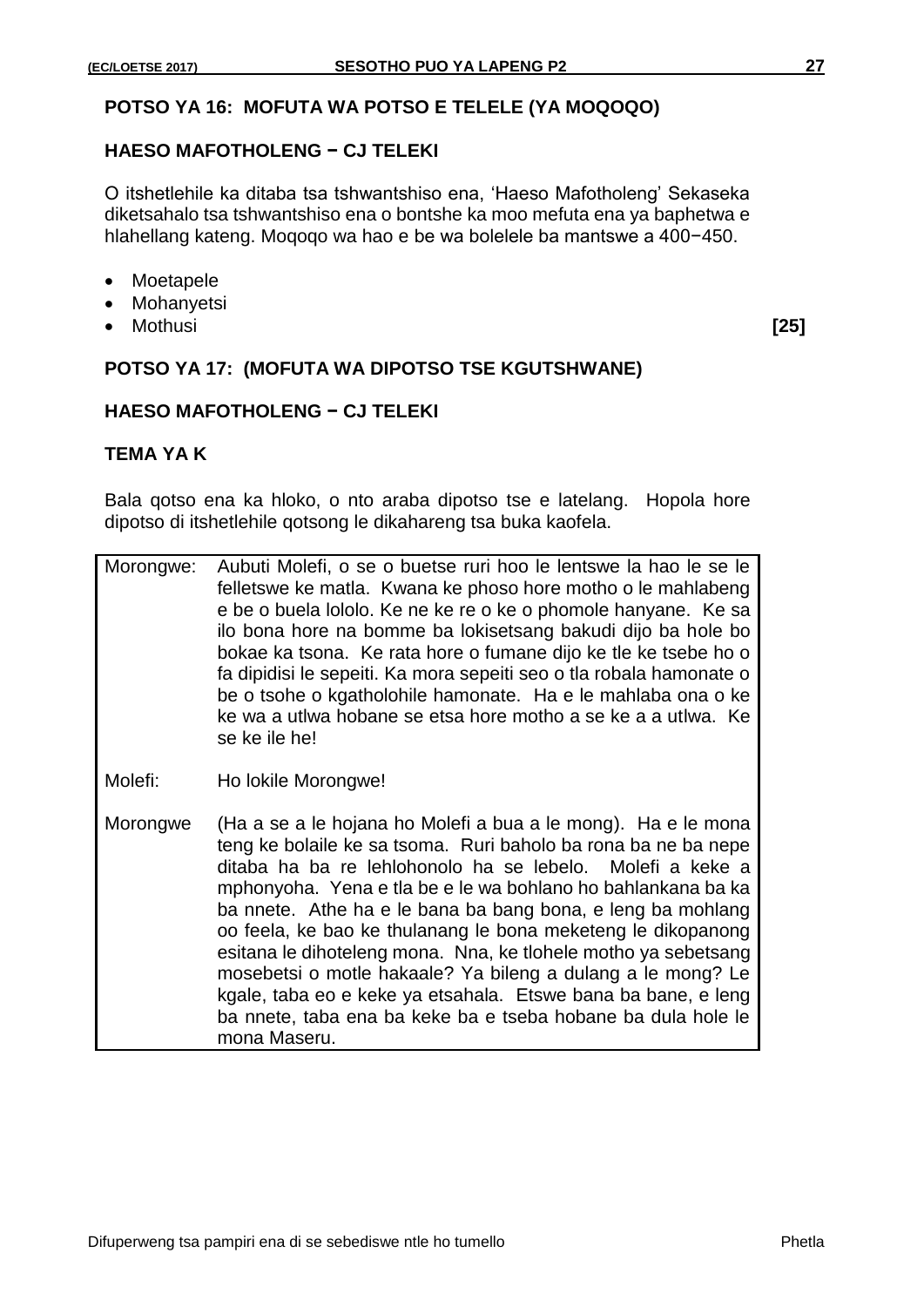| 28   | <b>SESOTHO PUO YA LAPENG P2</b>                                                                                                                                                 | (EC/LOETSE 2017) |
|------|---------------------------------------------------------------------------------------------------------------------------------------------------------------------------------|------------------|
| 17.1 | Fana ka sebapadi se ka sehloohong seo e leng molwantshi<br>tshwantshisong ena?                                                                                                  | (1)              |
| 17.2 | Bohlokwa ba boipuiso ba Moronngwe qotsong e ka hodimo ke bofe?                                                                                                                  | (2)              |
| 17.3 | Ketso ya hore Molefi a hlale Montsheng tlasa mabaka a sa utlwahaleng<br>e re tjebela pele ka mokgwa o jwang?                                                                    | (2)              |
| 17.4 | Morongwe o bolela eng, ha a re 'lehlohonolo ha se lebelo'?                                                                                                                      | (1)              |
| 17.5 | Diketsahalo tsa tshwantshiso di senola Mapetla e le sebapadi sa mofuta<br>o jwang.                                                                                              | (1)              |
| 17.6 | Hlalosa semelo seo Mapetla a bileng le sona hang ha elellwa hore<br>Molefi o tlisa diphetoho maphelong a ba lelapa la habo?                                                     | (2)              |
| 17.7 | Basotho ba re 'mofuta ha o nkgwe ka nko e se qoba la kwae'. Nnetefatsa<br>maele ana ka ho bolela ketshahalo E LE NNGWE eo Morongwe a ileng<br>a etsa ho utlwisa Molefi bohloko. | (2)              |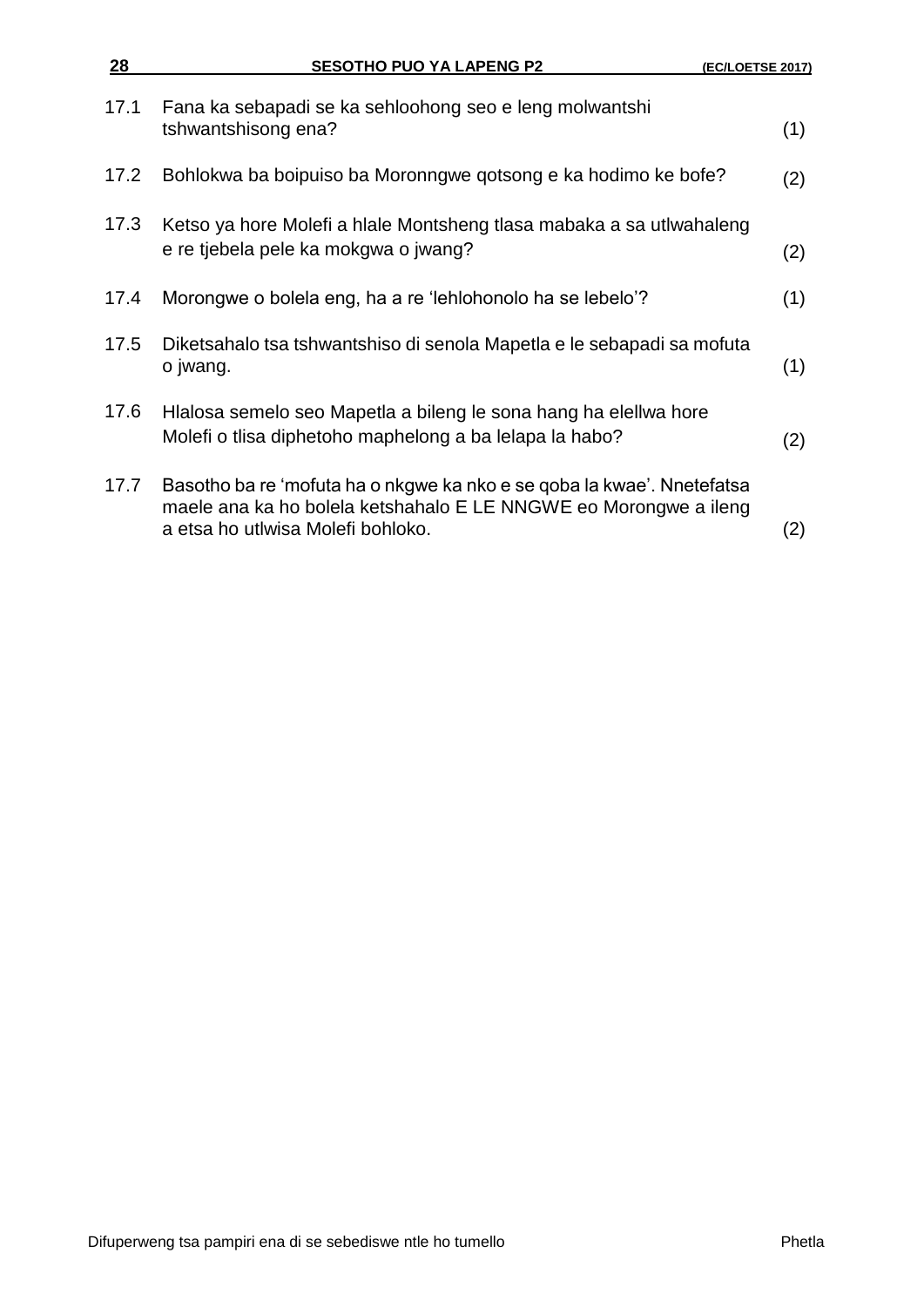## **TEMA YA L**

Bala qotso ena ka hloko o nto araba dipotso tse e latelang. Hopola hore dipotso di itshetlehile qotsong le dikahareng tsa buka kaofela.

| Mapetla: | Ke utlwile tsohle. Ngatane le Ramafothole ba sebeditse ka       |
|----------|-----------------------------------------------------------------|
|          | bokgabane. Ha e le lenyalong teng Molefi a ke ke a atleha. Ke   |
|          | tla hlokomela ka thata hore bophelong ba hae a dule a duba      |
|          | thankga. O nahana hore yena e ne e le mang? Ntataenyana         |
|          | yane le yena o se a ikgantsha matsatsing ana. Kapa o etswa ke   |
|          | disutunyana le ditaenyana tse tseo a seng a tseba ho itereka ka |
|          | tsona? Ke ya bona ha a tsebe hore ke rupelletswe ke             |
|          | mosadimoholo ya shweleng. Butle, kana ke lokela ho etsa         |
|          | jwang? Be! Ka ba ka hopola. Ke salletswe ke dintho tse pedi     |
|          | feela tseo di tlang ho etsa Pitsonyana eo hammoho le            |
|          | moranyana eo wa hae mehwefe hape. Molefi o palama koloi?        |
|          | Nxa, ha a tsebe hore o tshwanetse ho tsamaya ka maoto?          |
|          | Kwana ho se ho se ho kae koloinyana eo ya hae e mo timella.     |
|          | Ke ya bona ha a tsebe hore ke Mapetla nna.                      |
|          |                                                                 |

Pitso: (Kgolwane le ba lelapa labo Molefi ba kopanetse ka ntlung ya Pitso e kgolo). Sware, ke thabile hampe ha e le mona o ananetse memo ya ka. Kwana nka re ke nna ha se nna ya o memmeng. Ke re ke nna ya o bitsitseng hobane ke nna ya o laeditseng ka ngwana hore o tle o tlo ba mona kajeno ka yona nako ena. Ke re ha se nna ya o bitsitseng hobane bekeng e fetileng ke ile ka fumana lengolo le tswang ho Molefi, leo ho lona a neng a re ke o meme o tlo ba teng kajeno mona hae, ka yona nako ena.

| 17.8  | Ke eng e bontshang hore Takadimane e ne e fela e le motswalle wa<br>Molefi wa popota?                                          | (2) |
|-------|--------------------------------------------------------------------------------------------------------------------------------|-----|
| 17.9  | Ramafothole le Ngatane ke diyathoteng di bapile. Bolela hore ka<br>mokgwa o jwang?                                             | (2) |
| 17.10 | Molefi o amana jwang le Kgolwane?                                                                                              | (1) |
| 17.11 | Bolela phapano e teng pakeng tsa tumelo eo batswadi ba Molefi ba<br>nang le yona mabapi le ho phekola bokulo ba Molefi.        | (2) |
| 17.12 | Bolela ketsahalo E LE NNGWE E tshwantshisong e nnetefatsang<br>hore puo e reng 'nka nako ho mo tseba' e leng bohlokwa ka teng. | (2) |

17.13 Ke sefe se entsweng ke Pitso se bontshang hore o ahile serobe phiri e se e jele? (2)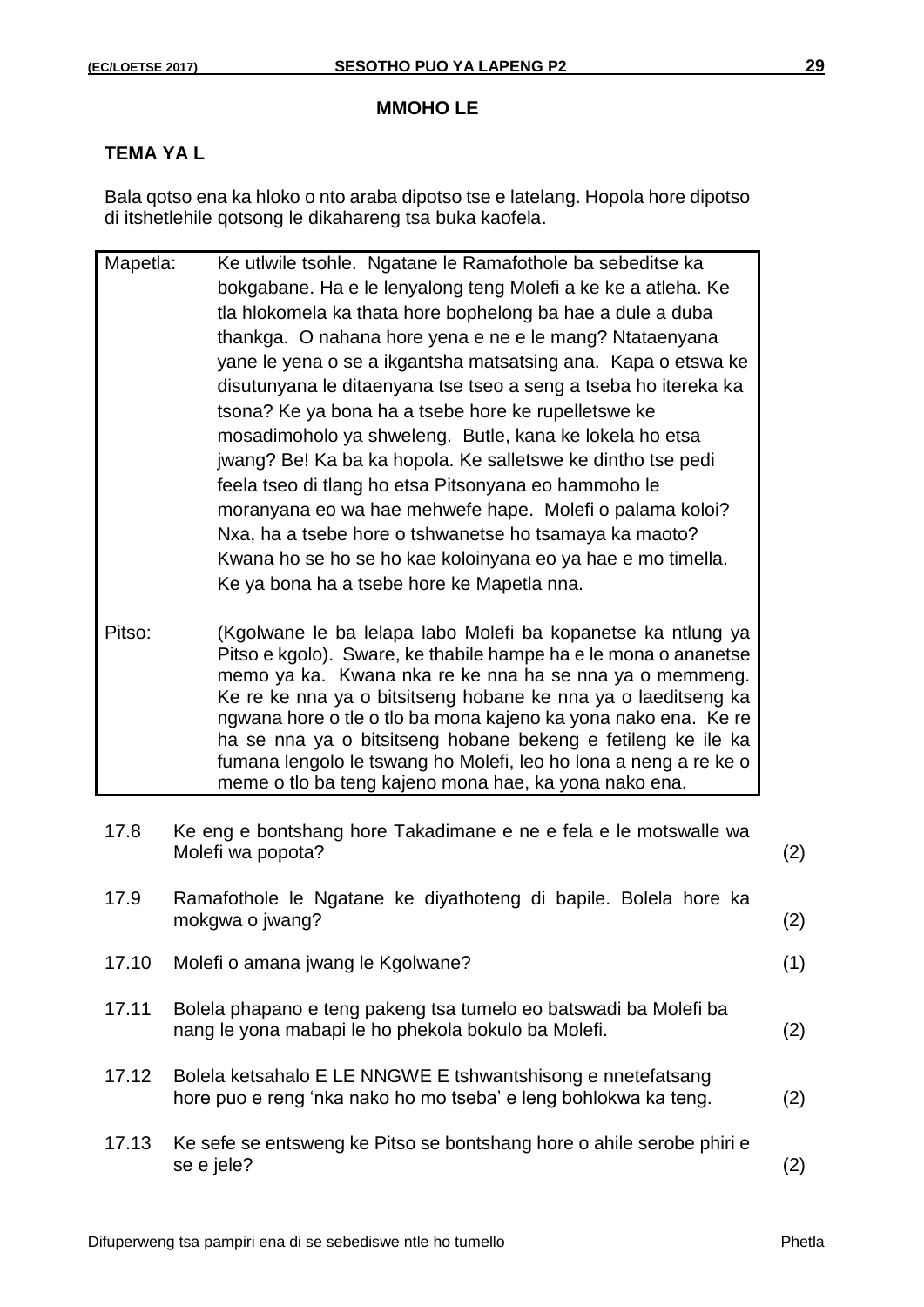| 30    | <b>SESOTHO PUO YA LAPENG P2</b>                                           | (EC/LOETSE 2017) |
|-------|---------------------------------------------------------------------------|------------------|
|       | 17.14 Pheletso ya Montsheng e bile efe ha ho tluwa ditabeng tsa lerato?   | (1)              |
| 17.15 | Qetelo/ phethelo ya terama ee, e totobatsa maikutlo a jwang?<br>Hobaneng? | (2)<br>[25]      |

# **POTSO YA 18: (MOFUTA WA POTSO E TELELE (YA MOQOQO)**

# **LEJWE LA KGOPISO −T Letshaba**

O itshetlehile ka ditaba tsa tshwantshiso ena, 'Lejwe la kgopiso,' sekaseka diketsahalo tsa tshwantshiso ena o bontshe ka moo mefuta ena ya baphetwa e hlahellang kateng. Moqoqo wa hao e be wa bolelele ba mantswe a 400−450.

- Moetapele
- Mohanyetsi<br>• Mothusi
- Mothusi **[25]**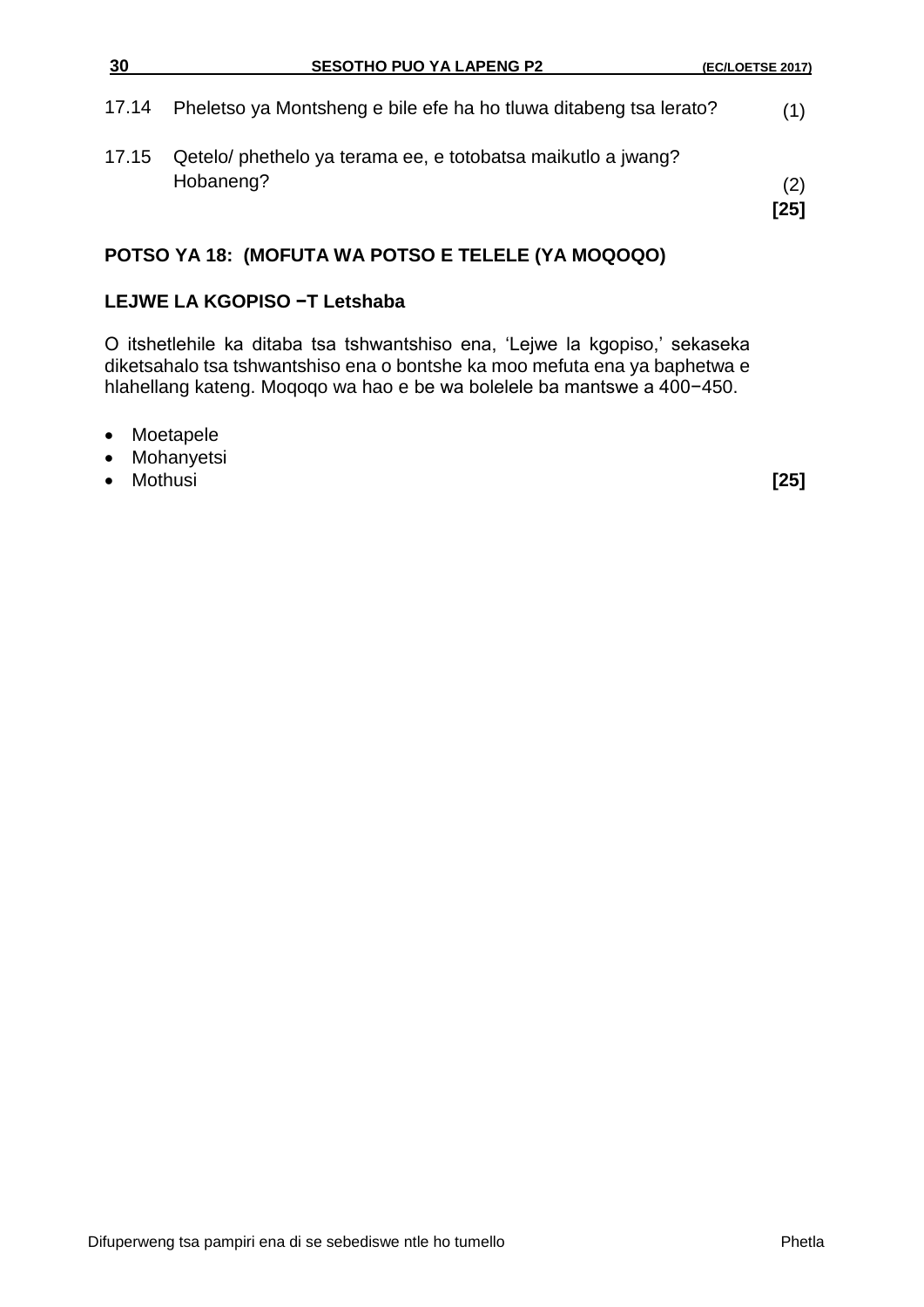# **POTSO YA 19: (MOFUTA WA DIPOTSO TSE KGUTSHWANE)**

#### **LEJWE LA KGOPISO − T Letshaba**

Bala qotso ena ka hloko o nto araba dipotso tse e latelang. Hopola hore dipotso di itshetlehile qotsong le dikahareng tsa buka kaofela.

# **TEMA YA M**

| Seipati: | Ka nnete o motho wa mohlolo, Naledi! O ka ferekangwa maikutlo ke<br>tabanyana ee feela? Na ha o bone hore tlotlo le wele mokgwabane.                                                                                                                                              |
|----------|-----------------------------------------------------------------------------------------------------------------------------------------------------------------------------------------------------------------------------------------------------------------------------------|
| Naledi:  | A ko ntlhabe malotsana hie Seipati, o tiohele ho nkisa hodimo le<br>tlase! Hona o tiho jwang jwale ha o re tlotlo le wele mokgwabane?                                                                                                                                             |
| Seipati: | Taba ena e bosesane ba kgwele ho kgaoha, mosadi. E le hore wena<br>o itseng ho ntate Mohlouwa ha a qeta ho ipala mapala a kgaka?                                                                                                                                                  |
| Naledi:  | Ke ne ke tshohile haholo hoba ke ne ke sa labella taba tse nyarosang<br>jwalo ho tswa ho motho wa boemo ba hae.                                                                                                                                                                   |
| Seipati: | Ka nnete mona o hlabetswe e naka lenyane, ngwaneso! Ruri mona<br>teng mokone o betile morena.                                                                                                                                                                                     |
|          | Naledi: Butle hle ka ho tsheha ka nna Seipati!                                                                                                                                                                                                                                    |
| Seipati: | Ha ke tshehe, mosadi. Le jwale ke hona ke dumelang hore Modimo<br>ha a fe ka seatla. Mona teng, ngwaneso, thapelo tsa hao di<br>arabetswe ha eba ha o bone, ebile hoja ke ne ke le wena ke ne ke tla<br>ananela kopo ena ya hae ka diatla tse pedi, ke sa qeaqee le ho<br>qeaqea. |
| Naledi:  | Empa ke nyetswe jwale                                                                                                                                                                                                                                                             |
| Seipati: | (O mokena hanong.) Lehlohonolo ha se lebelo, Naledi. Lebala<br>hanyane ka tsa lenyalo, hoba le lona le ntse le sa o tswele molemo<br>ka letho. Hona jwale o phela bokgobeng ka hara lekopokopo lena<br>leo o le bitsang motlotlwane, empa o e na le monna ya sebetsang.           |

- 19.1 Fana ka sebapadi se ka sehloohong seo e leng molwantshi tshwantshisong ena? (1)
- 19.2 Ke eng e bontshang hore Seipati e ne e se motswalle wa Naledi wa popota. (2)
- 19.3 Ketso ya hore Naledi a dumele dikeletso tsa Seipati tsa ho ratana le Mohlouwa ka lekgonono, e re tjebela pele ka mokgwa o jwang? (2)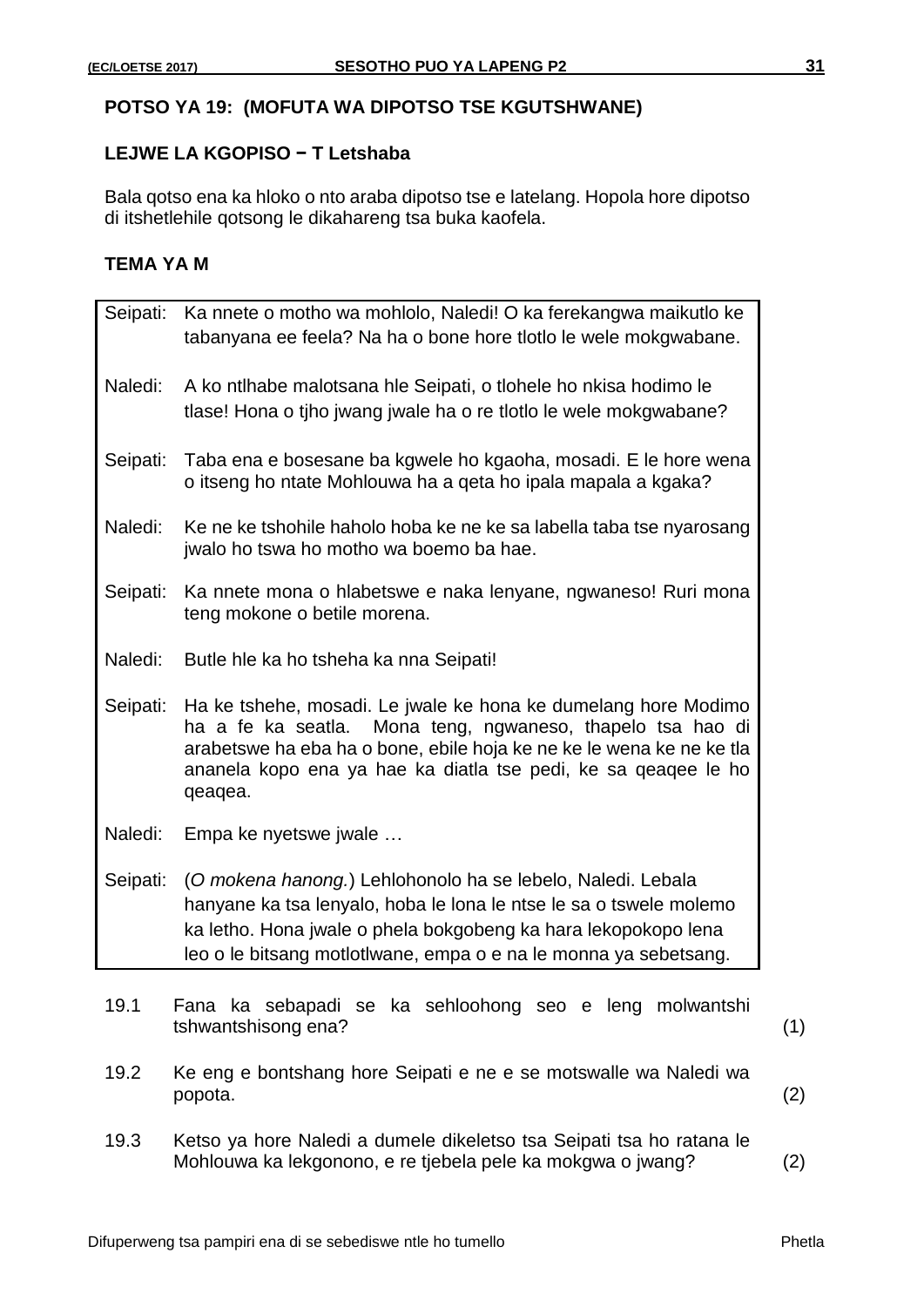| 32   | <b>SESOTHO PUO YA LAPENG P2</b>                                                                                                                                            | (EC/LOETSE 2017) |
|------|----------------------------------------------------------------------------------------------------------------------------------------------------------------------------|------------------|
| 19.4 | Naledi ke sebapadi sa semelo se jwang? Hlalosa.                                                                                                                            | (2)              |
| 19.5 | Hlalosa hore ke ketsahalo efe E LE NNGWE e re senolelang hore<br>Naledi o hodisitswe lapeng le nang le kgalemo.                                                            | (2)              |
| 19.6 | Thapelo o bonahala e se motswalle wa nnete ho Tsietsi. Dumellana<br>le polelo ena o tsepamise maikutlo ho seo a se entseng, se tlisitseng<br>masisapelo tshwantsisong ena. | (2)              |
| 19.7 | Halosa phapang dipakeng sa bophelo ba ha Naledi le ba ha Seipati.                                                                                                          | '2)              |

# **TEMA YA N**

| Mohlouwa: | (A le mong.) Mosadi enwa o batla ho ntarakanya hlooho jwale.   |
|-----------|----------------------------------------------------------------|
|           | O batla hore ke be ke mo jwetse sefahlamahlo ke tena ke tebela |
|           | Tsietsi tjena hobane mosadiae o ipona e le ya bohlale ka ho    |
|           | fetisisa Kgotsong mona. Ke a bona o a lebala hore nnete e a    |
|           | baba. A ka thubeha pelo le maikutlo ha nka mmolella ke tebetse |
|           | Tsietsi hobane mohatsae a hanne ho mpulela pelo ya hae. (Ka    |
|           | ho teneha.) Ke ba tla ho mmontsha letekatse leo la mosadi      |
|           | yena le sephogo seo sa hae sa monna batla bolawa ke tlala ba   |
|           | be ba swabe! (O kgutsa motsotswana.) Mohlomong nka fetola      |
|           | maikutlo ha Naledi a ka mphuthullela sefuba sa hae. Ha ke re   |
|           | fa o fa ebile matsoho a a hlatswana. Jwale ke makala haholo    |
|           | ha e le mona ba batla tse fumanwang di tonositse feela ho      |
|           | bona. E le hore Naledi o nahana hore o molemo ka eng ha a      |
|           | nghelela thoko habohloko tjena, hoba ena eo molekane wa hae    |
|           | ke mofutsana enwa a kollang ntsi hanong? Ke tjho ntja feela    |
|           | tjena ya selahlwa- le- boya, ngwana wa lenyekathipa! Motho wa  |
|           | teng ke ne ke re ke mo hlaha thusong hore a imolohe            |
|           | bokgobeng bona boo a leng ho bona empa o nkila sekgethe.       |
|           | Hona o nahana hore Tsietsi o tla mo etsetsang, hoba ha a na le |
|           | yona ya ho phoka boduma? (O otla diatla.) Tihe ka nnete ke     |
|           | gala ho bona sethoto se tjena sa mosadi haesale ke eba         |
|           | mokana. (O ikotla sefuba.) Feela ha ho nang, nna ke            |
|           | Mohlouwa, mme thato ho tla phethahala ya ka Kgotsong mona!     |

| 19.8  | Bohlokwa ba boipuiso ba Mohlouwa qotsong e ka hodimo ke bofe?                                           | (2) |
|-------|---------------------------------------------------------------------------------------------------------|-----|
| 19.9  | Na o bona Tsietsi a entse ketso e ntle ya ho bolaya bohle bao a ba<br>bolaileng? Hlalosa.               | (2) |
| 19.10 | Mohlouwa o bolelang ha a re 'Ke tiho ntja feela tjena ya selahlwa-le-<br>boya, ngwana wa lenyekathipa!' | (1) |